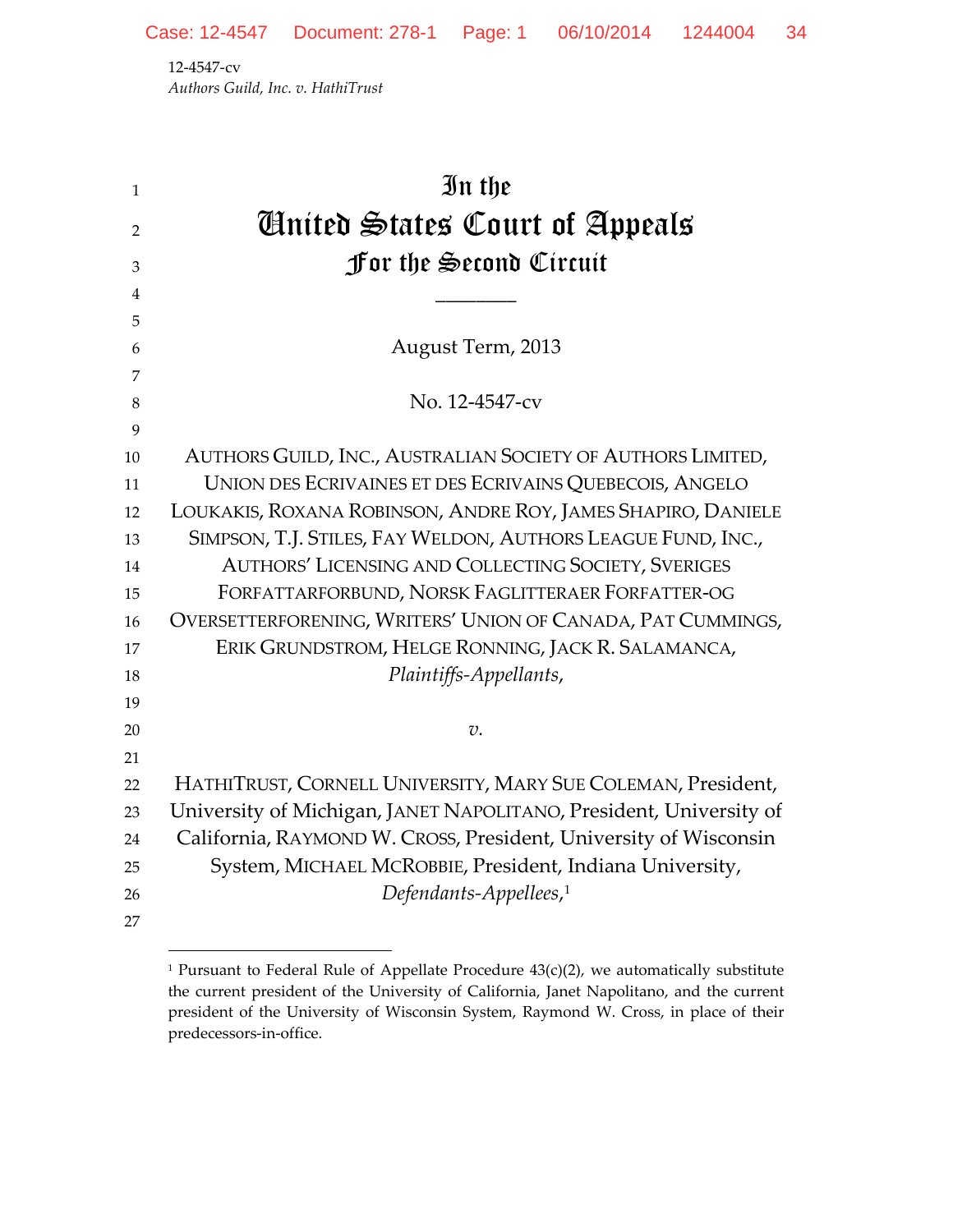| $\mathbf{1}$ | NATIONAL FEDERATION OF THE BLIND, GEORGINA KLEEGE,                      |
|--------------|-------------------------------------------------------------------------|
| 2            | BLAIR SEIDLITZ, COURTNEY WHEELER, ELLEN HOLLOMAN,                       |
| 3            | Intervenor Defendants-Appellees. <sup>2</sup>                           |
| 4            |                                                                         |
| 5            |                                                                         |
| 6            | Appeal from the United States District Court                            |
| 7            | for the Southern District of New York.                                  |
| 8            | No. 11 CV 6351(HB) - Harold Baer, Jr., Judge.                           |
| 9            |                                                                         |
| 10           |                                                                         |
| 11           | Argued: October 30, 2013                                                |
| 12           | Decided: June 10, 2014                                                  |
| 13           |                                                                         |
| 14           |                                                                         |
| 15           | Before: WALKER, CABRANES, and PARKER, Circuit Judges.                   |
| 16           |                                                                         |
| 17           |                                                                         |
| 18           | Plaintiff-appellant authors and authors' associations appeal a          |
| 19           | judgment of the United States District Court for the Southern           |
| 20           | District of New York (Harold Baer, Jr., Judge) granting summary         |
| 21           | judgment to defendants-appellees and dismissing claims of               |
| 22           | copyright infringement. In addition, the court dismissed the claims     |
| 23           | of certain plaintiffs-appellants for lack of standing and dismissed     |
| 24           | other copyright claims as unripe. We hold, as a threshold matter,       |
| 25           | that certain plaintiffs-appellants lack associational standing. We also |
| 26           | hold that the doctrine of "fair use" allows defendants-appellees to     |
| 27           | create a full-text searchable database of copyrighted works and to      |
| 28           | provide those works in formats accessible to those with disabilities,   |
| 29           | and that the claims predicated upon the Orphan Works Project are        |
| 30           | not ripe for adjudication. We vacate so much of the judgment as is      |

The Clerk of Court is directed to amend the caption as set forth above.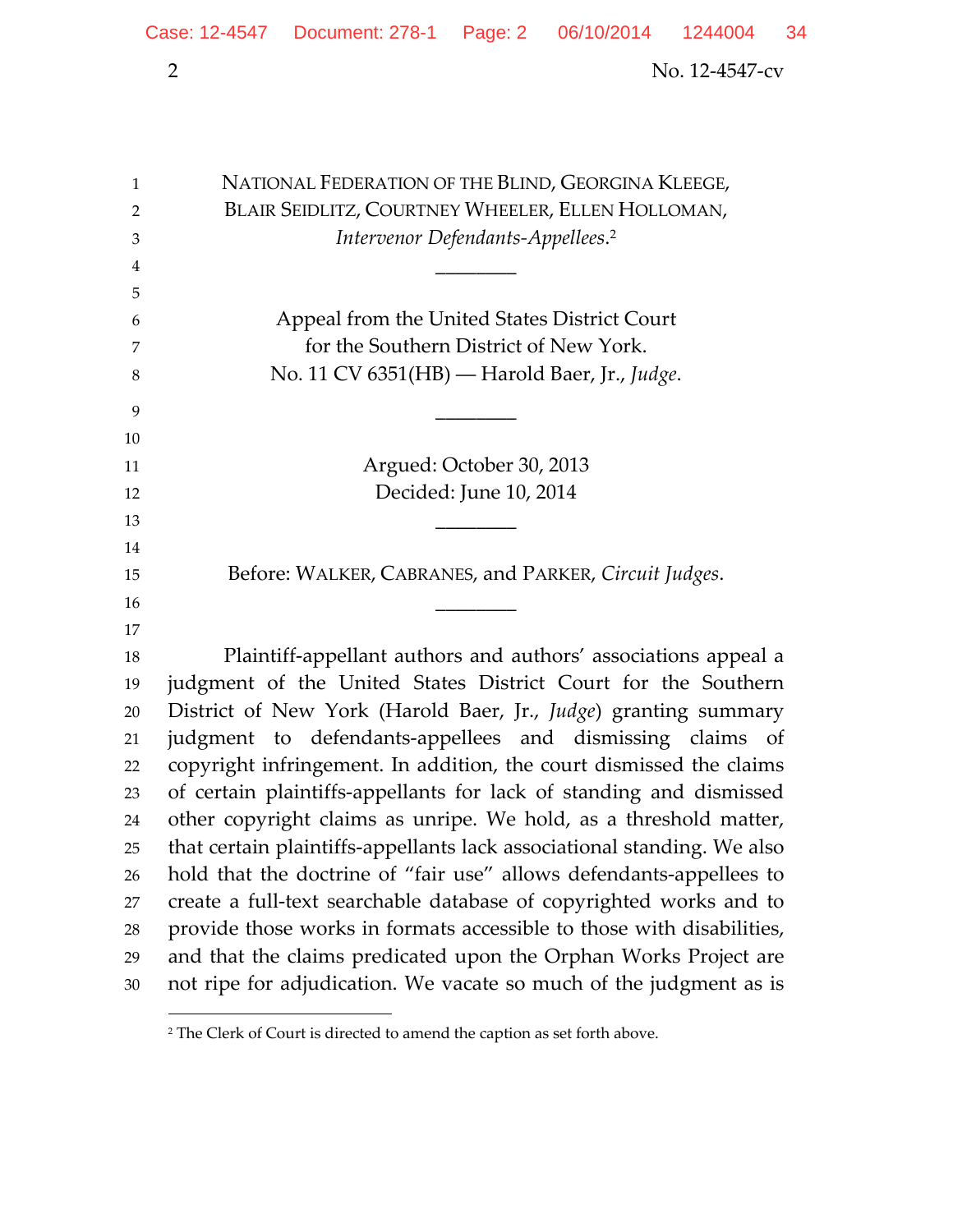based on the district court's holding related to the claim of infringement predicated upon defendants‐appellees' preservation of copyrighted works, and we remand for further proceedings on that issue. Affirmed, in part; vacated, in part.

- \_\_\_\_\_\_\_\_
- EDWARD H. ROSENTHAL (Jeremy S. Goldman, Anna Kadyshevich, *on the brief*), Frankfurt Kurnit Klein & Selz, P.C., New York, NY, *for Plaintiffs‐ Appellants*.
- JOSEPH PETERSEN (Robert Potter, Joseph Beck, Andrew Pequignot, Allison Scott Roach, *on the brief*), Kilpatrick Townsend & Stockton LLP, New York, NY, *for Defendants‐Appellees.*
- DANIEL F. GOLDSTEIN (Jessica P. Weber, *on the brief*), Brown Goldstein & Levy, LLP, Baltimore, MD; Robert J. Bernstein, New York, NY, *on the brief*; Peter Jaszi, Chevy Chase, MD, *on the brief*, *for Intervenor Defendants‐Appellees.*
- Jennifer M. Urban, Pamela Samuelson, David Hansen, Samuelson Law, Technology & Public Policy Clinic, University of California, Berkeley, School of Law, Berkeley, CA, *for Amici Curiae 133 Academic Authors.*
- Blake E. Reid, Brian Wolfman, Institute for Public Representation, Georgetown University Law Center, Washington, DC, *for Amicus Curiae American Association of People with Disabilities.*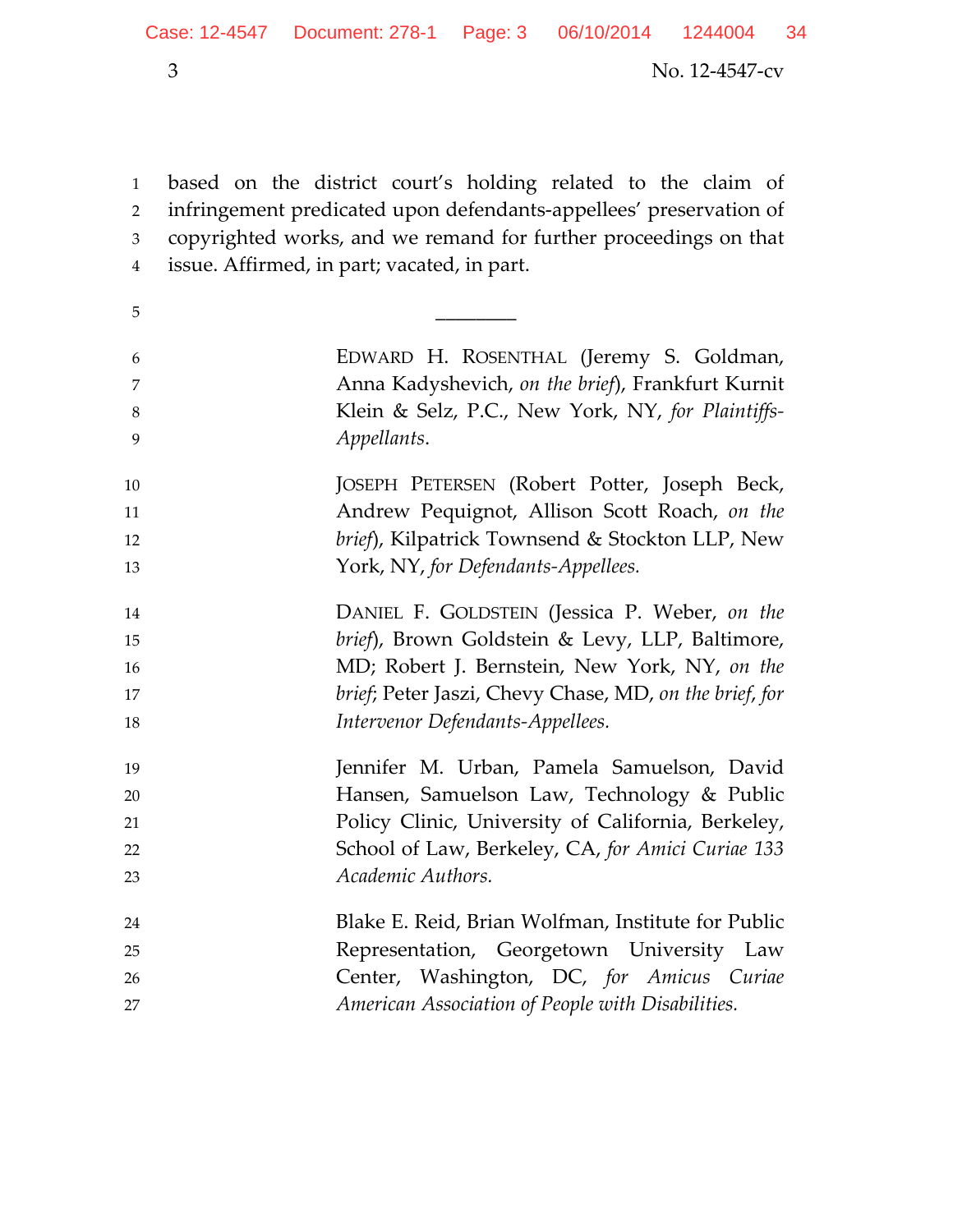| $\mathbf{1}$   | Jonathan Band, Jonathan Band<br>PLLC,                  |
|----------------|--------------------------------------------------------|
| 2              | Washington, DC, for Amicus Curiae American             |
| $\mathfrak{Z}$ | Library Association.                                   |
| $\overline{4}$ | David Leichtman, Hillel I. Parness, Shane D. St.       |
| 5              | Hill, Robins, Kaplan, Miller & Ciresi L.L.P., New      |
| 6              | York, NY, for Amicus Curiae American Society of        |
| 7              | Journalists and Authors, Inc.                          |
| $8\phantom{1}$ | Brian G. Joseph, Karyn K. Ablin, Wiley Rein LLP;       |
| 9              | Ada Meloy, General Counsel, American Council           |
| 10             | on Education, Washington, DC, for Amici Curiae         |
| 11             | American Council on Education, Association of          |
| 12             | American Universities, et al.                          |
| 13             | Elizabeth A. McNamara, Alison B. Schary, Colin         |
| 14             | J. Peng-Sue, Davis Wright Tremaine LLP, New            |
| 15             | York, NY, for Amicus Curiae the Associated Press.      |
| 16             | Mary E. Rasenberger, Nancy E. Wolff, Eleanor M.        |
| 17             | Lackman, Nicholas J. Tardif, Cowan DeBaets,            |
| 18             | Abrahams & Sheppard LLP, New York, NY, for             |
| 19             | Amicus Curiae Association of American Publishers.      |
| 20             | Jo Anne Simon, Mary J. Goodwin, Amy F.                 |
| 21             | Robertson, Jo Anne Simon, P.C., Brooklyn, NY, for      |
| 22             | Amici Curiae Association on Higher Education and       |
| 23             | Disability, Marilyn J. Bartlett, et al.                |
| 24             | Brandon Butler, Washington, DC, for Amici Curiae       |
| 25             | Beneficent Technolology, Inc., and Learning Ally, Inc. |
| 26             | Susan M. Kornfield, Bodman PLC, Ann Arbor,             |
| 27             | MI, for Amici Curiae Board of Trustees of the          |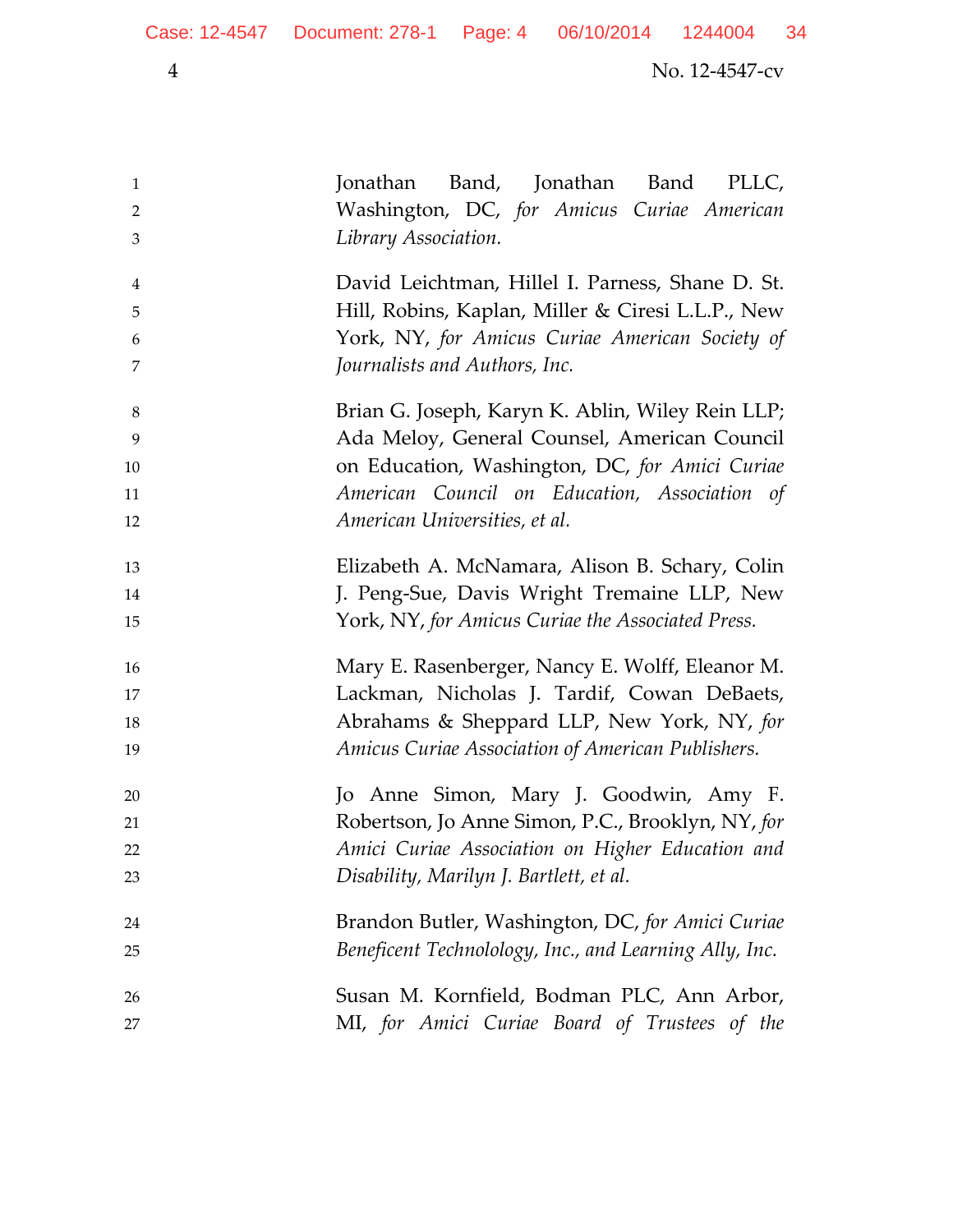| 1<br>$\overline{2}$ | University of Illinois, Board of Trustees of Michigan<br>State University, et al. |
|---------------------|-----------------------------------------------------------------------------------|
| 3                   | Jason Schultz, Berkeley, CA; Matthew Sag,                                         |
| $\overline{4}$      | Chicago, IL, for Amici Curiae Digital Humanities                                  |
| 5                   | and Law Scholars.                                                                 |
| 6                   | Michael Waterstone, Los Angeles, CA; Robert                                       |
| 7                   | Dinerstein, Washington, DC; Christopher H.                                        |
| 8                   | Knauf, Knauf Associates, Santa Monica, CA;                                        |
| 9                   | Michael Stein, Cambridge, MA, for Amici Curiae                                    |
| 10                  | Disability Law Professors.                                                        |
| 11                  | Roderick M. Thompson, Stephanie P. Skaff,                                         |
| 12                  | Deepak Gupta, Rochelle L. Woods, Farella Braun                                    |
| 13                  | + Martel LLP, San Francisco, CA; Corynne                                          |
| 14                  | McSherry, Daniel Nazer, Electronic Frontier                                       |
| 15                  | Foundation, San Francisco, CA; John Bergmayer,                                    |
| 16                  | Public Knowledge, Washington, DC; David Sohn,                                     |
| 17                  | Center for Democracy & Technology,                                                |
| 18                  | Washington, DC, for Amicus Curiae Electronic                                      |
| 19                  | Frontier Foundation.                                                              |
| 20                  | Stephen M. Schaetzel, Meunier Carlin<br>$\&$                                      |
| 21                  | Curfman, LLC, Atlanta, GA, for Amicus Curiae                                      |
| 22                  | <b>Emory Vaccine Center.</b>                                                      |
| 23                  | Frederick A. Brodie, Pillsbury Winthrop Shaw                                      |
| 24                  | Pittman LLP, New York, NY, for Amicus Curiae the                                  |
| 25                  | Leland Stanford Junior University.                                                |
| 26                  | Eric J. Grannis, The Law Offices of Eric J. Grannis,                              |
| 27                  | New York, NY, for Amici Curiae Medical Historians.                                |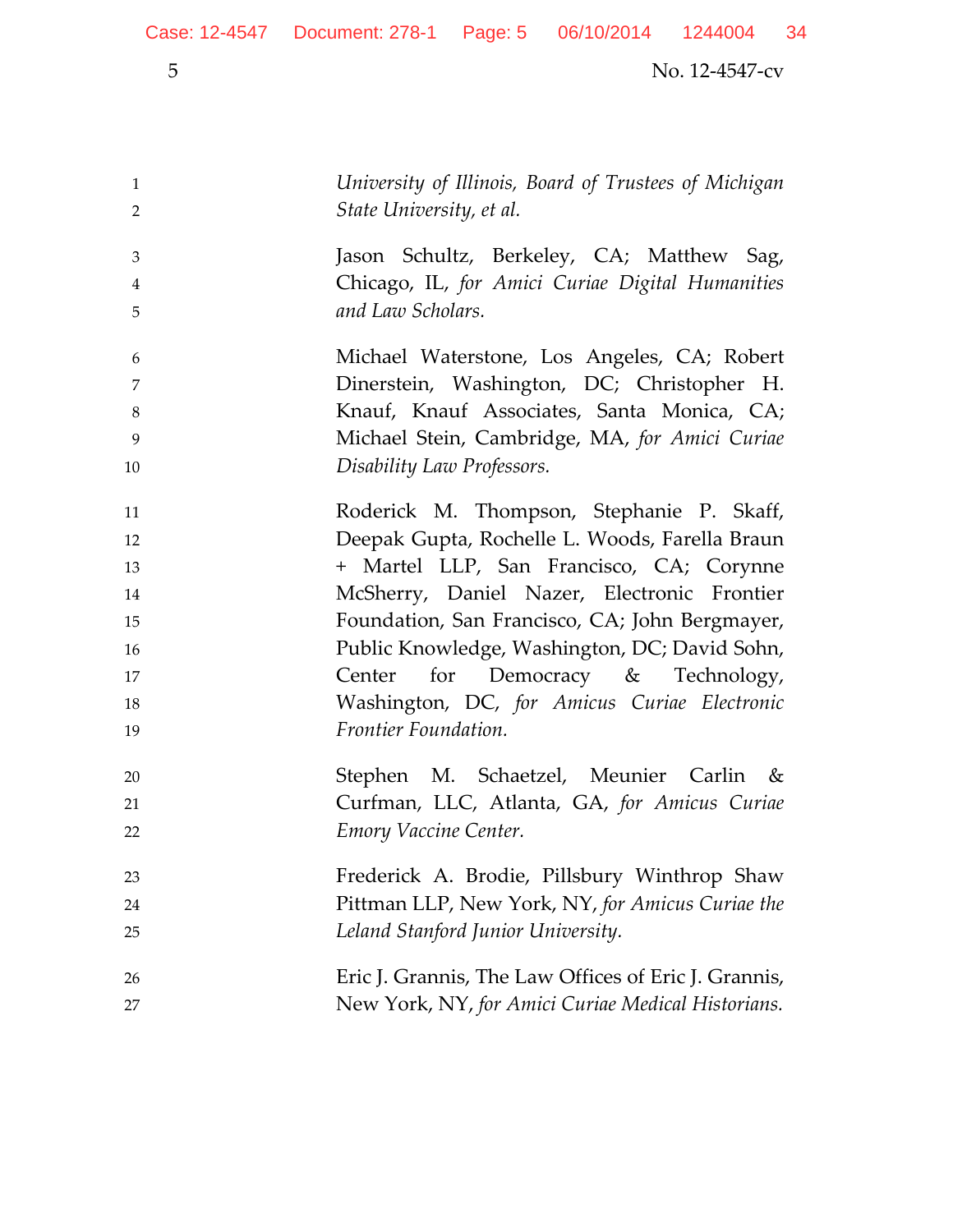Steven B. Fabrizio, Kenneth L. Doroshow, Steven R. Englund, Jenner & Block LLP, Washington, DC, *for Amicus Curiae Motion Picture Association of America, Inc.*

BARRINGTON D. PARKER, *Circuit Judge*:

\_\_\_\_\_\_\_\_

 Beginning in 2004, several research universities including the University of Michigan, the University of California at Berkeley, Cornell University, and the University of Indiana agreed to allow Google to electronically scan the books in their collections. In October 2008, thirteen universities announced plans to create a repository for the digital copies and founded an organization called HathiTrust to set up and operate the HathiTrust Digital Library (or "HDL"). Colleges, universities, and other nonprofit institutions became members of HathiTrust and made the books in their collections available for inclusion in the HDL. HathiTrust currently has 80 member institutions and the HDL contains digital copies of more than ten million works, published over many centuries, written in a multitude of languages, covering almost every subject imaginable. This appeal requires us to decide whether the HDL's use of copyrighted material is protected against a claim of copyright infringement under the doctrine of fair use. *See* 18 U.S.C. § 107.

#### **BACKGROUND**

### **A. The HathiTrust Digital Library**

 HathiTrust permits three uses of the copyrighted works in the HDL repository. First, HathiTrust allows the general public to search for particular terms across all digital copies in the repository. Unless the copyright holder authorizes broader use, the search results show only the page numbers on which the search term is found within the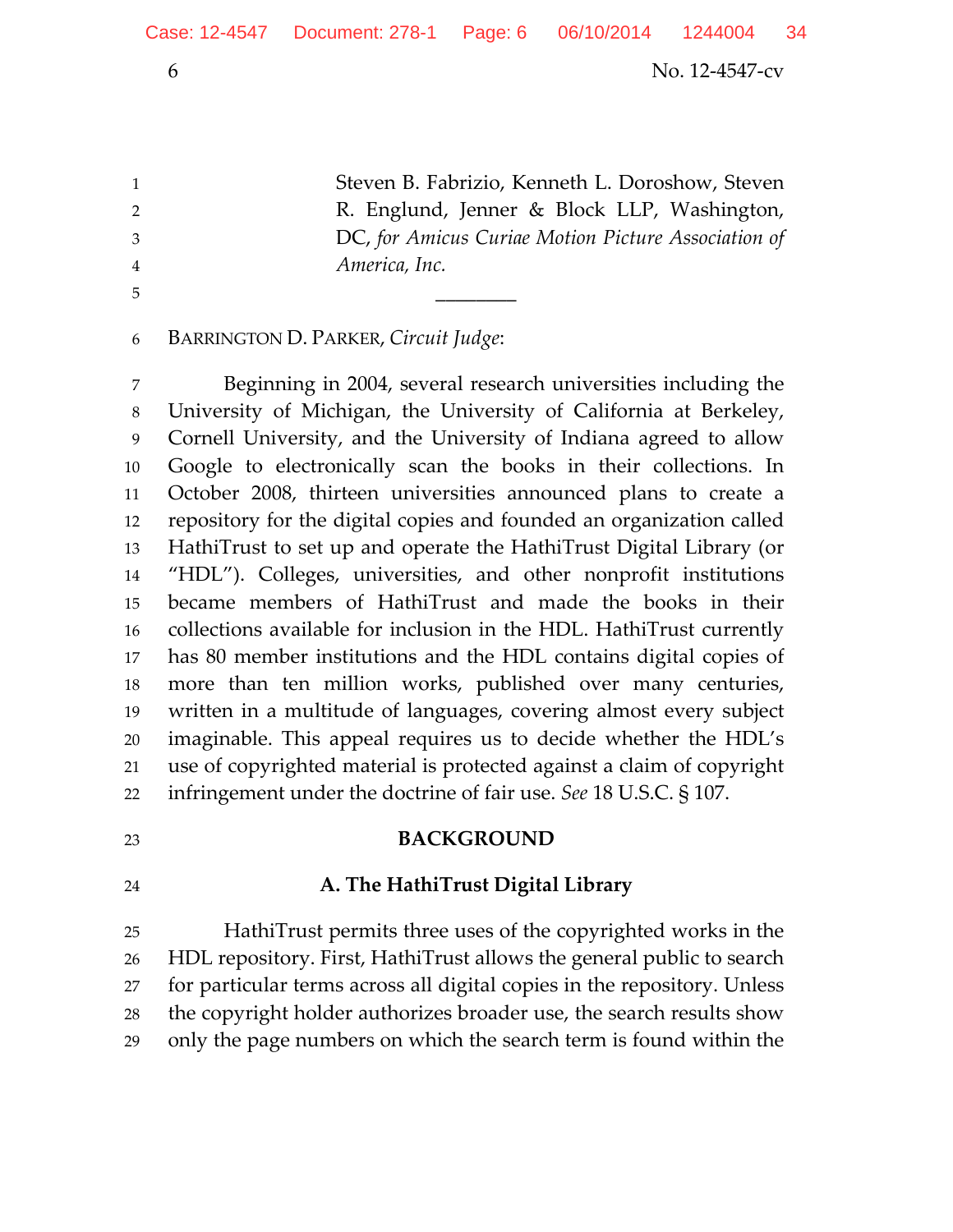

 work and the number of times the term appears on each page. The HDL does not display to the user any text from the underlying copyrighted work (either in "snippet" form or otherwise). Consequently, the user is not able to view either the page on which the term appears or any other portion of the book.

 Below is an example of the results a user might see after 7 running an HDL full-text search:

| Home About<br>Collections My Collections<br>« Back to page<br>Search in this text anaphylactic shock<br>< Go to the beginning of the book<br><b>@ About this Book</b><br>Allergy and tissue metabolism [by] W.<br>Full view is not available for this item<br>G. Smith.  . Smith, Walter George.<br>due to copyright © restrictions.<br>View full catalog record<br>Copyright: Protected by copyright law.<br>Limited (search-only)<br><b>Get this Book</b><br>anaphylactic AND shock matched 41 pages in this item.<br>Find in a library<br>Broaden your search to pages having just one or more of your terms.<br>Add to Collection<br>Viewing results for: 1 to 10 of 41 pages<br>Login to make your personal<br>1   11   31   32   next▶<br>collections permanent<br>p.17 - 12 metching terms<br><b>Select Collection</b><br>p.26 - 13 metching terms<br>Add<br>p.30 - 11 matching terms<br>p.27 - 12 metching terms<br><b>Share</b><br>p.15 - 11 metching terms<br>Permanent link to this book<br>p.88 - 9 matching terms<br>http://hdl.handle.net/2027/mdp.39015006705670<br>p.9 - 8 matching terms<br>p.28 - 8 matching terms<br>p.18 - 8 matching terms<br>p.21 - 8 matching terms<br>Version: 2012-05-07 09:10 UTC (?)<br>Viewing results for: 1 to 10 of 41 pages<br>1   11   31   32   next | Digital Library |                   |
|--------------------------------------------------------------------------------------------------------------------------------------------------------------------------------------------------------------------------------------------------------------------------------------------------------------------------------------------------------------------------------------------------------------------------------------------------------------------------------------------------------------------------------------------------------------------------------------------------------------------------------------------------------------------------------------------------------------------------------------------------------------------------------------------------------------------------------------------------------------------------------------------------------------------------------------------------------------------------------------------------------------------------------------------------------------------------------------------------------------------------------------------------------------------------------------------------------------------------------------------------------------------------------------------------------|-----------------|-------------------|
|                                                                                                                                                                                                                                                                                                                                                                                                                                                                                                                                                                                                                                                                                                                                                                                                                                                                                                                                                                                                                                                                                                                                                                                                                                                                                                        |                 |                   |
|                                                                                                                                                                                                                                                                                                                                                                                                                                                                                                                                                                                                                                                                                                                                                                                                                                                                                                                                                                                                                                                                                                                                                                                                                                                                                                        |                 | Fast <sup>1</sup> |
|                                                                                                                                                                                                                                                                                                                                                                                                                                                                                                                                                                                                                                                                                                                                                                                                                                                                                                                                                                                                                                                                                                                                                                                                                                                                                                        |                 |                   |
|                                                                                                                                                                                                                                                                                                                                                                                                                                                                                                                                                                                                                                                                                                                                                                                                                                                                                                                                                                                                                                                                                                                                                                                                                                                                                                        |                 |                   |
|                                                                                                                                                                                                                                                                                                                                                                                                                                                                                                                                                                                                                                                                                                                                                                                                                                                                                                                                                                                                                                                                                                                                                                                                                                                                                                        |                 |                   |
|                                                                                                                                                                                                                                                                                                                                                                                                                                                                                                                                                                                                                                                                                                                                                                                                                                                                                                                                                                                                                                                                                                                                                                                                                                                                                                        |                 |                   |
|                                                                                                                                                                                                                                                                                                                                                                                                                                                                                                                                                                                                                                                                                                                                                                                                                                                                                                                                                                                                                                                                                                                                                                                                                                                                                                        |                 |                   |
|                                                                                                                                                                                                                                                                                                                                                                                                                                                                                                                                                                                                                                                                                                                                                                                                                                                                                                                                                                                                                                                                                                                                                                                                                                                                                                        |                 |                   |
|                                                                                                                                                                                                                                                                                                                                                                                                                                                                                                                                                                                                                                                                                                                                                                                                                                                                                                                                                                                                                                                                                                                                                                                                                                                                                                        |                 |                   |
|                                                                                                                                                                                                                                                                                                                                                                                                                                                                                                                                                                                                                                                                                                                                                                                                                                                                                                                                                                                                                                                                                                                                                                                                                                                                                                        |                 |                   |
|                                                                                                                                                                                                                                                                                                                                                                                                                                                                                                                                                                                                                                                                                                                                                                                                                                                                                                                                                                                                                                                                                                                                                                                                                                                                                                        |                 |                   |
|                                                                                                                                                                                                                                                                                                                                                                                                                                                                                                                                                                                                                                                                                                                                                                                                                                                                                                                                                                                                                                                                                                                                                                                                                                                                                                        |                 |                   |
|                                                                                                                                                                                                                                                                                                                                                                                                                                                                                                                                                                                                                                                                                                                                                                                                                                                                                                                                                                                                                                                                                                                                                                                                                                                                                                        |                 |                   |
|                                                                                                                                                                                                                                                                                                                                                                                                                                                                                                                                                                                                                                                                                                                                                                                                                                                                                                                                                                                                                                                                                                                                                                                                                                                                                                        |                 |                   |

J.A. 681 ¶ 80 (Wilkin Decl.).

 Second, the HDL allows member libraries to provide patrons with certified print disabilities access to the full text of copyrighted works. A "print disability" is any disability that prevents a person from effectively reading printed material. Blindness is one example,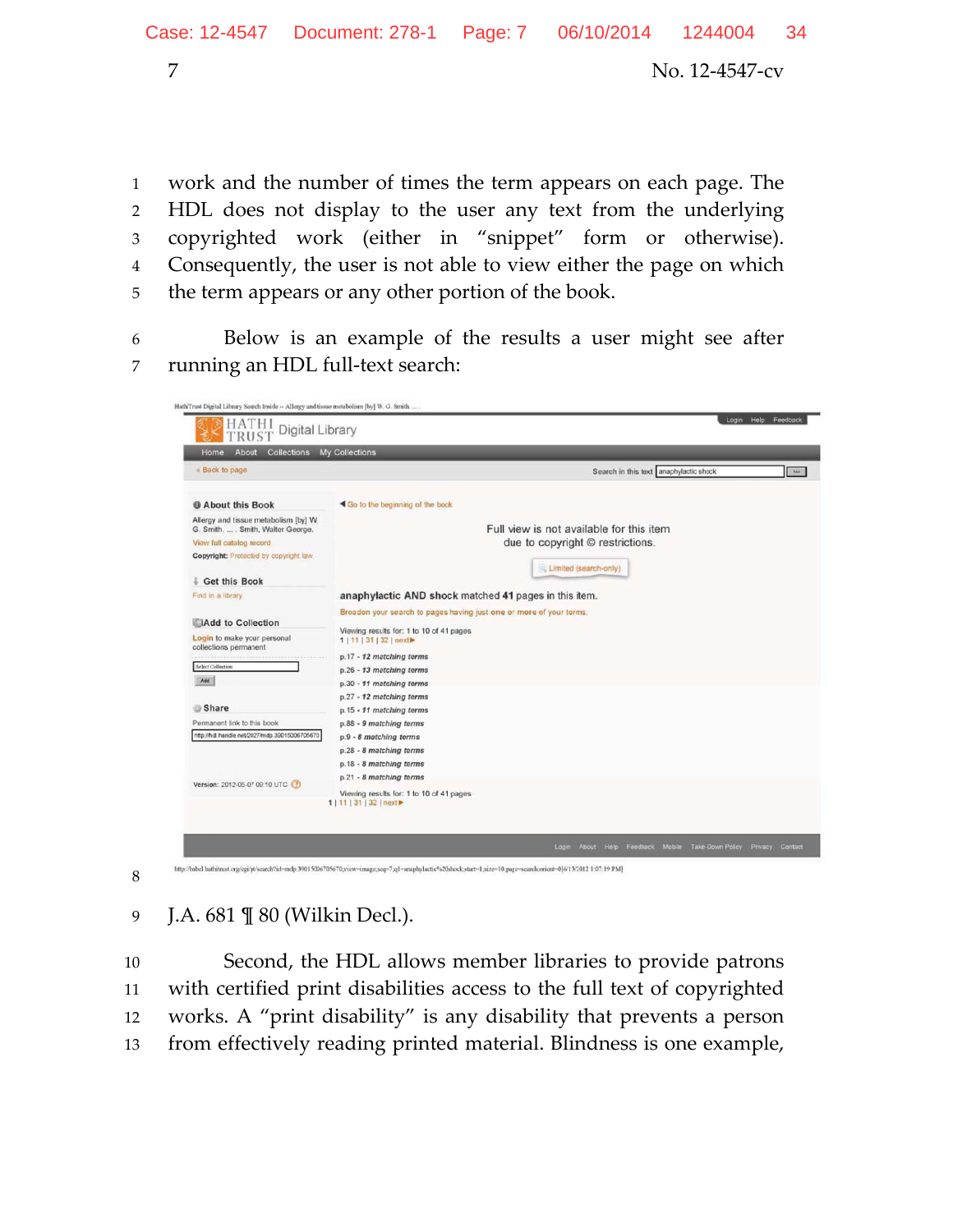but print disabilities also include those that prevent a person from physically holding a book or turning pages. To use this service, a patron must obtain certification of his disability from a qualified expert. Through the HDL, a print‐disabled user can obtain access to the contents of works in the digital library using adaptive technologies such as software that converts the text into spoken words, or that magnifies the text. Currently, the University of Michigan's library is the only HDL member that permits such access, although other member libraries intend to provide it in the future.

 Third, by preserving the copyrighted books in digital form, the HDL permits members to create a replacement copy of the work, if the member already owned an original copy, the member's original copy is lost, destroyed, or stolen, and a replacement copy is unobtainable at a "fair" price elsewhere.

 The HDL stores digital copies of the works in four different locations. One copy is stored on its primary server in Michigan, one on its secondary server in Indiana, and two on separate backup tapes at the University of Michigan.<sup>3</sup> Each copy contains the full text of the work, in a machine readable format, as well as the *images* of each page in the work as they appear in the print version.

<u> 1989 - Johann Barn, mars eta bainar eta industrial eta bainar eta baina eta baina eta baina eta baina eta ba</u>

# **B. The Orphan Works Project**

 Separate and apart from the HDL, in May 2011, the University of Michigan developed a project known as the Orphan Works Project (or "OWP"). An "orphan work" is an out‐of‐print work that

<sup>&</sup>lt;sup>3</sup> Separate from the HDL, one copy is also kept by Google. Google's use of its copy is the subject of a separate lawsuit currently pending in this Court. *See Authors Guild, Inc. v. Google, Inc.*, 721 F.3d 132 (2d Cir. 2013), *on remand*, 954 F. Supp. 2d 282 (S.D.N.Y. 2013), *appeal docketed*, No. 13‐4829 (2d Cir. Dec. 23, 2013).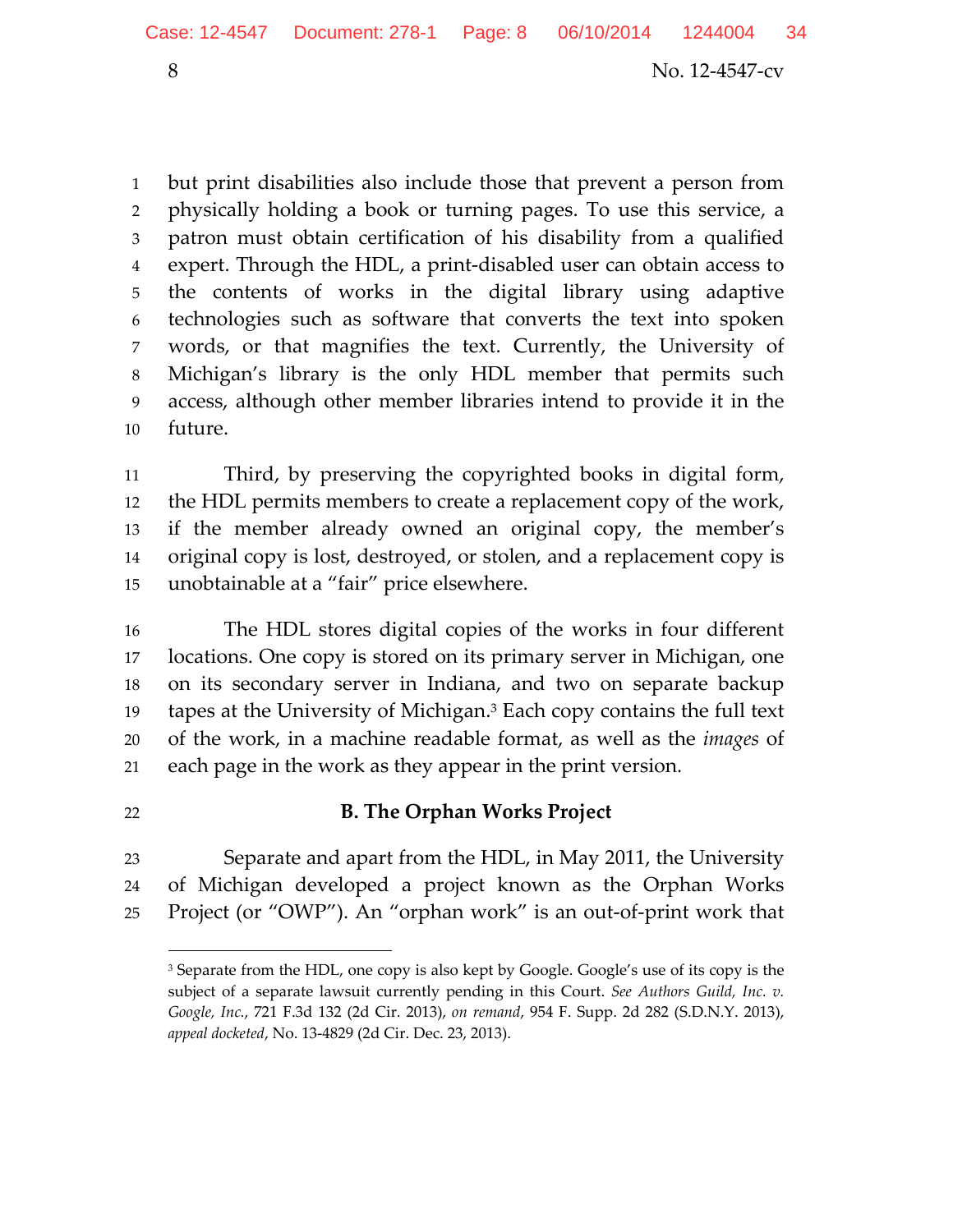is still in copyright, but whose copyright holder cannot be readily identified or located. *See* U.S. Copyright Office, Notice of Inquiry, Orphan Works and Mass Digitization, 77 Fed. Reg. 64555 (Oct. 22, 2012).

 The University of Michigan conceived of the OWP in two stages: First, the project would attempt to identify out‐of‐print works, try to find their copyright holders, and, if no copyright holder could be found, publish a list of orphan works candidates to enable the copyright holders to come forward or be otherwise located. If no copyright holder came forward, the work was to be designated as an orphan work. Second, those works identified as orphan works would be made accessible in digital format to the OWP's library patrons (with simultaneous viewers limited to the number of hard copies owned by the library).

 The University evidently became concerned that its screening process was not adequately distinguishing between orphan works (which were to be included in the OWP) and in‐print works (which were not). As a result, before the OWP was brought online, but after the complaint was filed in this case, the University indefinitely suspended the project. No copyrighted work has been distributed or displayed through the project and it remains suspended as of this writing.

# **C. Proceedings in the District Court**

 This case began when twenty authors and authors' associations (collectively, the "Authors") sued HathiTrust, one of its member universities, and the presidents of four other member universities (collectively, the "Libraries") for copyright infringement seeking declaratory and injunctive relief. The National Federation of the Blind and three print‐disabled students (the "Intervenors") were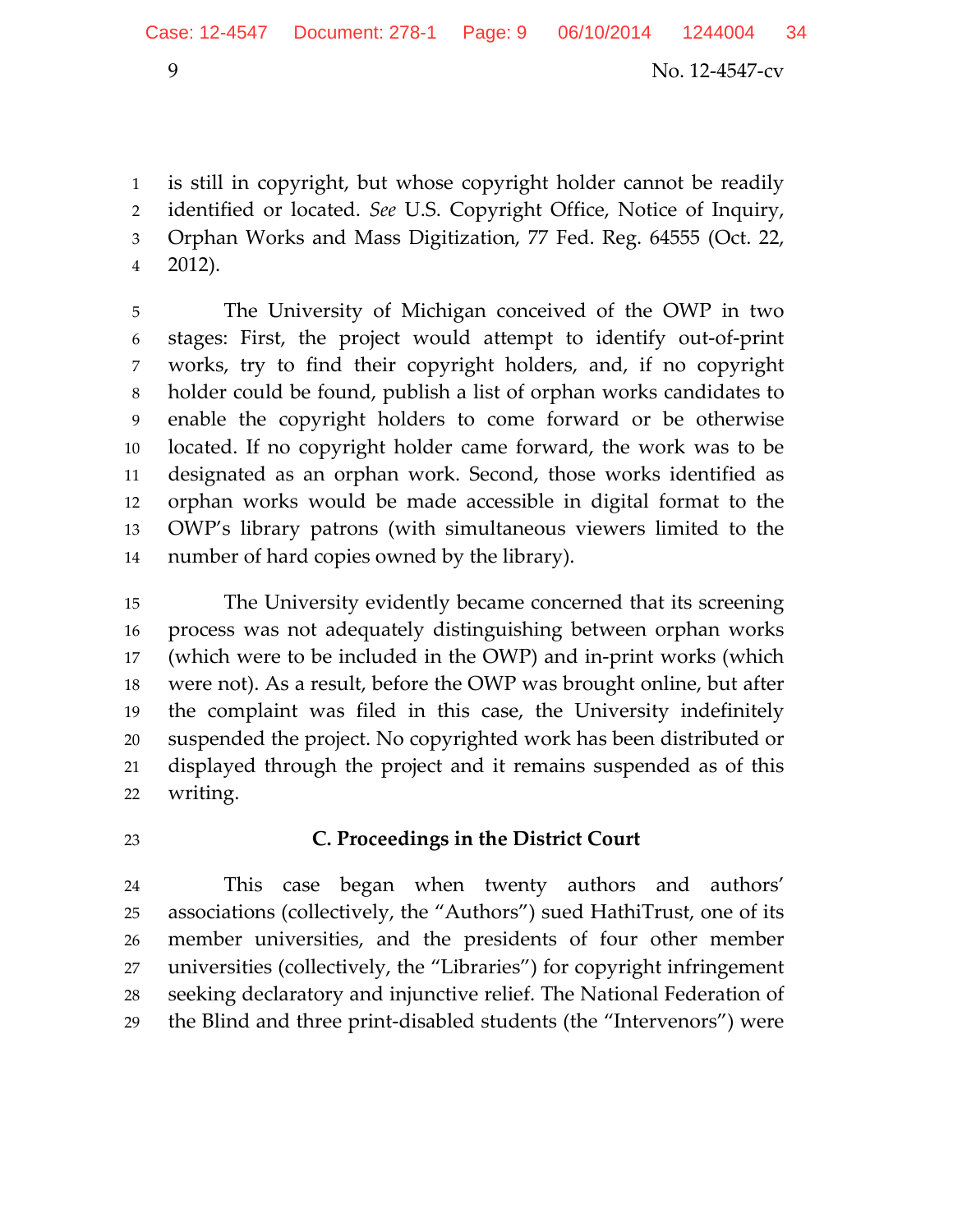permitted to intervene to defend their ability to continue using the HDL.

 The Libraries initially moved for partial judgment on the pleadings on the ground that the authors' associations lacked standing to assert claims on behalf of their members and that the claims related to the OWP were not ripe. *See* Fed. R. Civ. P. 12(c). The Libraries then moved for summary judgment on the remaining claims on the ground that their uses of copyrighted material were protected by the doctrine of fair use, *see* 17 U.S.C. § 107, and also by the Chafee Amendment, *see id.* § 121. The Intervenors moved for summary judgment on substantially the same grounds as the 12 Libraries and, finally, the Authors cross-moved for summary judgment.

## **D. The District Court's Opinion**

 The district court granted the Libraries' and Intervenors' motions for summary judgment on the infringement claims on the basis that the three uses permitted by the HDL were fair uses. In this assessment, the district court gave considerable weight to what it found to be the "transformative" nature of the three uses and to what it described as the HDL's "invaluable" contribution to the advancement of knowledge, *Authors Guild, Inc. v. HathiTrust*, 902 F. Supp. 2d 445, 460‐64 (S.D.N.Y. 2012). The district court explained:

 Although I recognize that the facts here may on some levels be without precedent, I am convinced that they fall safely within the protection of fair use such that there is no genuine issue of material fact. I cannot imagine a definition of fair use that would not encompass the transformative uses made by [the HDL] and would require that I terminate this invaluable contribution to the progress of science and cultivation of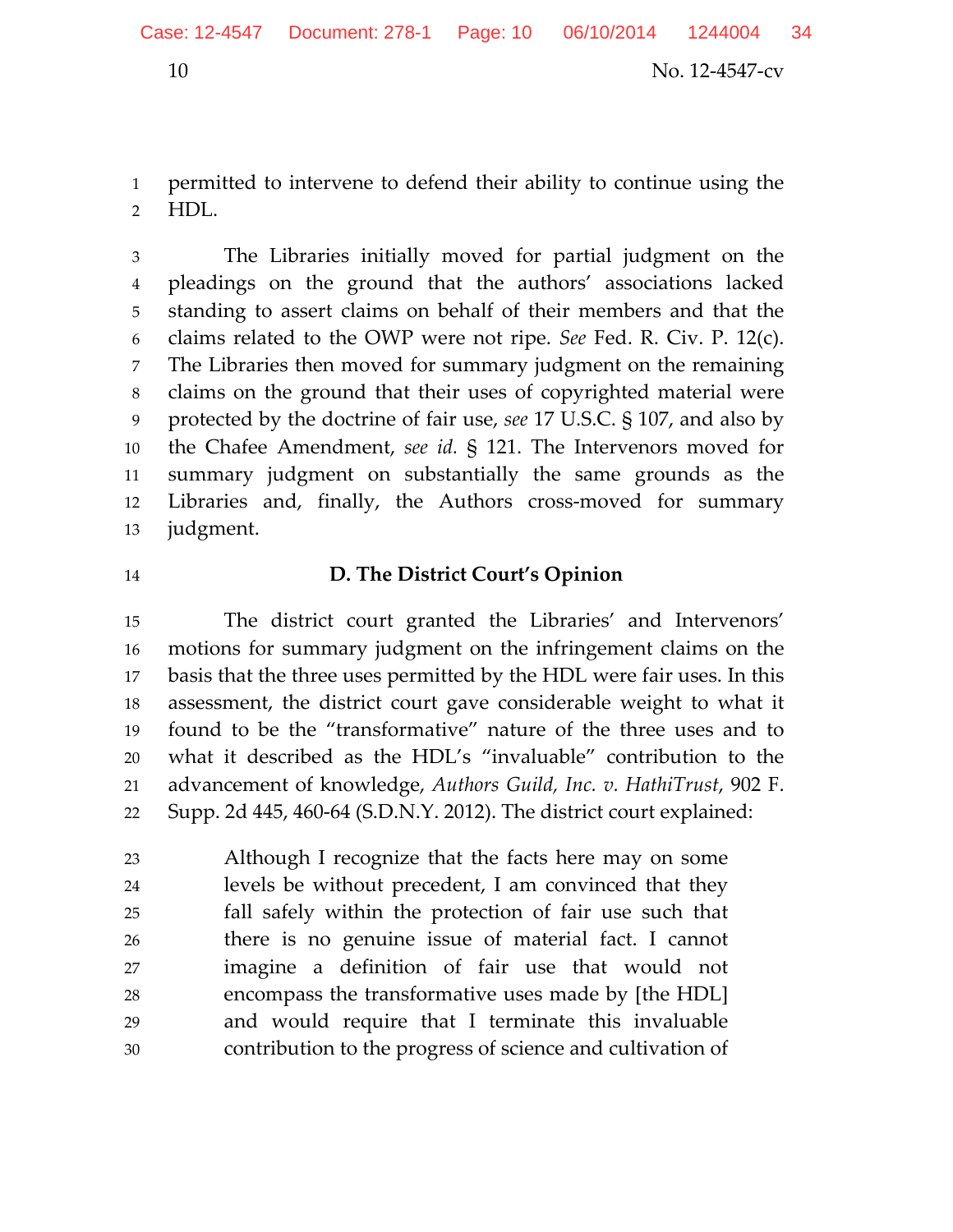the arts that at the same time effectuates the ideals espoused by the [Americans With Disabilities Act of 1990, Pub. L. No. 101‐336, 104 Stat. 327 (codified as amended at 42 U.S.C. §§ 12101, *et seq.*)].

*Id.* at 464.

 Next, the district court addressed the Libraries' Chafee Amendment defense. Under the Amendment, "authorized entities" are permitted to reproduce or distribute copies of a previously published, nondramatic literary work in specialized formats exclusively for use by the blind or other persons with disabilities. *See* 17 U.S.C. § 121; *HathiTrust*, 902 F. Supp. 2d at 465. Under § 121, an "'authorized entity' means a nonprofit organization or a governmental agency that has a primary mission to provide specialized services relating to training, education, or adaptive reading or information access needs of blind or other persons with disabilities." 17 U.S.C. § 121(d)(1).

 The district court stated that the ADA requires that libraries of educational institutions, such as the Libraries in this case, "have a primary mission to reproduce and distribute their collections to print‐disabled individuals," which, according to Judge Baer, made "each library a potential 'authorized entity' under the Chafee Amendment." *HathiTrust*, 902 F. Supp. 2d at 465. As a result, the district court concluded that "[t]he provision of access to previously published non‐dramatic literary works within the HDL fits squarely within the Chafee Amendment, although Defendants may certainly rely on fair use . . . to justify copies made outside of these categories or in the event that they are not authorized entities." *Id.*

 The district court held that certain associational plaintiffs lacked standing under the Copyright Act and dismissed them from the suit. *Id.* at 450‐55. The district court also held that the OWP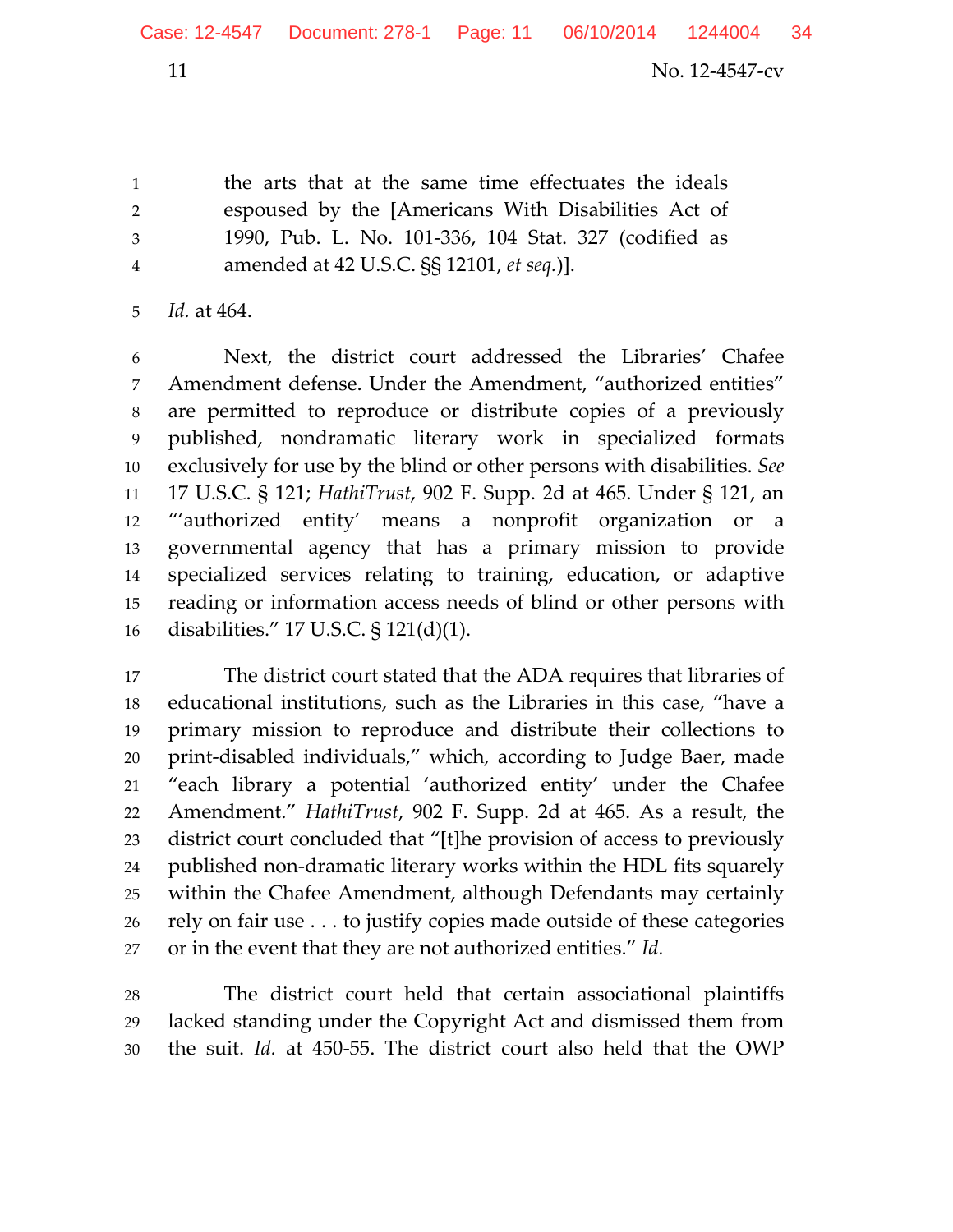claims were unripe for judicial review in the absence of crucial information about what the program would look like and whom it would affect should it be implemented, and because the Authors would suffer no hardship by deferring litigation until such time as the Libraries released the details of a new OWP and a revised list of orphan work candidates. *Id.* at 455‐56. The court entered judgment against the Authors, and this appeal followed.

### **DISCUSSION**

 We review *de novo* under well‐established standards the district court's decisions granting summary judgment and judgment on the pleadings. *See Maraschiello v. City of Buffalo Police Dep't*, 709 F.3d 87, 92 (2d Cir. 2013) (summary judgment); *LaFaro v. N.Y. Cardiothoracic Grp., PLLC*, 570 F. 3d 471, 475 (2d Cir. 2009) (judgment on the pleadings).

 As a threshold matter, we consider whether the authors' associations have standing to assert infringement claims on behalf of their members.

 Three of these authors' associations—Authors Guild, Inc., Australian Society of Authors Limited, and Writers' Union of Canada—claim to have standing, solely as a matter of U.S. law, to seek an injunction for copyright infringement on their members' behalf. But, as we have previously explained, § 501 of "the Copyright Act does not permit copyright holders to choose third parties to bring suits on their behalf." *ABKCO Music, Inc. v. Harrisongs Music, Ltd.*, 944 F.2d 971, 980 (2d Cir. 1991); *see also Itar‐ Tass Russian News Agency v. Russian Kurier, Inc.*, 153 F.3d 82, 92 (2d Cir. 1998) ("United States law permits suit only by owners of 'an exclusive right under a copyright' . . . ." (quoting 17 U.S.C. § 501(b))). Accordingly, we agree with the district court that these associations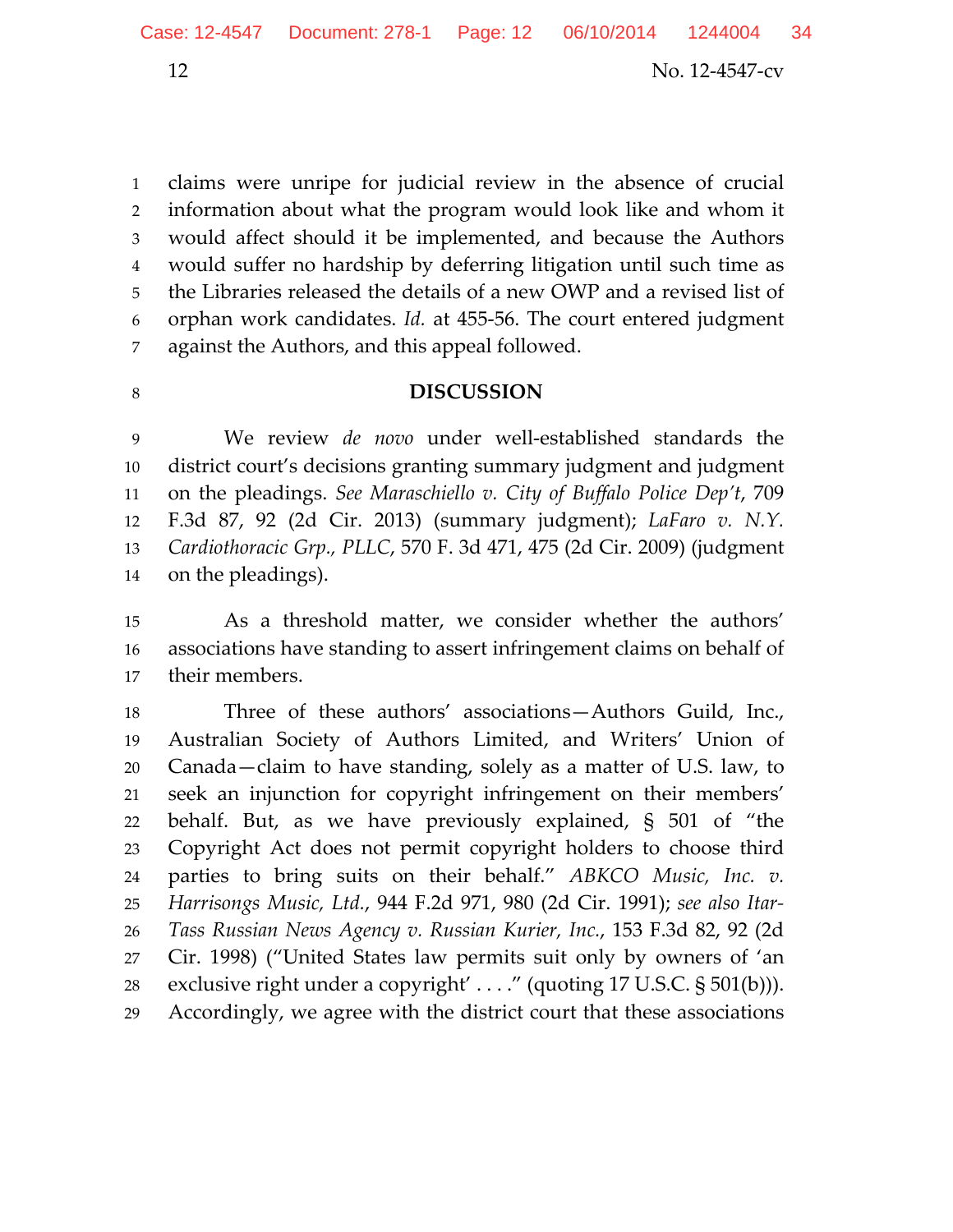lack standing to bring suit on behalf of their members, and they were properly dismissed from the suit.

 The remaining four authors' associations—Union des Écrivaines et des Écrivains Québécois, Authors' Licensing and Collecting Society, Sveriges Författarförbund, and Norsk faglitterær forfattero og oversetterforening—assert that foreign law confers upon them certain exclusive rights to enforce the copyrights of their foreign members (an assertion that the Libraries do not contest on this appeal). These four associations do have standing to bring suit on behalf of their members. *See Itar‐Tass*, 153 F.3d at 93‐94 (recognizing that an association authorized by foreign law to administer its foreign members' copyrights has standing to seek injunctive relief on behalf of those members in U.S. court).

### **14 I. Fair** Use<sup>4</sup>

#### **A.**

 As the Supreme Court has explained, the overriding purpose of copyright is "'[t]o promote the Progress of Science and useful Arts . . . .'" *Campbell v. Acuff‐Rose Music, Inc.*, 510 U.S. 569, 574 (1994) (quoting U.S. CONST. art. I, § 8, cl. 8); *see also Twentieth Century Music Corp. v. Aiken*, 422 U.S. 151, 156 (1975). This goal has animated copyright law in Anglo‐American history, beginning with the first copyright statute, the Statute of Anne of 1709, which declared itself to be "[a]n Act for the Encouragement of Learning, by Vesting the

 Plaintiffs argue that the fair use defense is inapplicable to the activities at issue here, because the Copyright Act includes another section, 108, which governs "Reproduction [of copyrighted works] by Libraries . . ." 17 U.S.C. § 108. However, section 108 also includes a "savings clause," which states, "Nothing in this section in any way affects the right of fair use as provided by section  $107...$   $\%$   $108(f)(4)$ . Thus, we do not construe § 108 as foreclosing our analysis of the Libraries' activities under fair use, and we proceed with that analysis.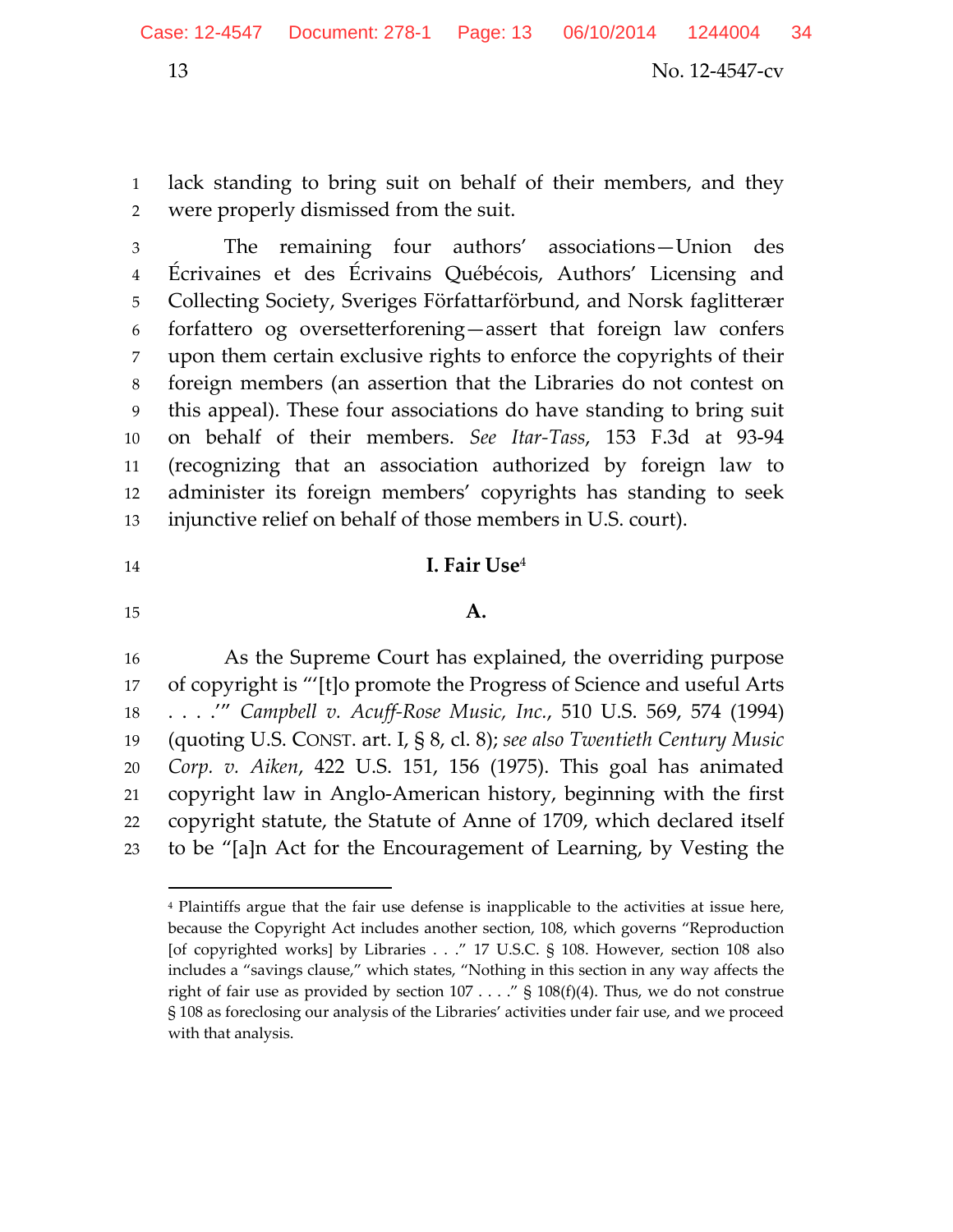Copies of Printed Books in the Authors . . . during the Times therein mentioned." Act for the Encouragement of Learning, 8 Anne, ch. 19. In short, our law recognizes that copyright is "not an inevitable, divine, or natural right that confers on authors the absolute ownership of their creations. It is designed rather to stimulate activity and progress in the arts for the intellectual enrichment of the public." Pierre N. Leval, *Toward a Fair Use Standard*, 103 HARV. L. REV. 1105, 1107 (1990).

 The Copyright Act furthers this core purpose by granting authors a limited monopoly over (and thus the opportunity to profit from) the dissemination of their original works of authorship. *See* 17 U.S.C. §§ 102, 106, 302‐305. The Copyright Act confers upon authors certain enumerated exclusive rights over their works during the term of the copyright, including the rights to reproduce the copyrighted work and to distribute those copies to the public. *Id.* § 106(1), (3). The Act also gives authors the exclusive right to prepare certain new works—called "derivative works"—that are based upon the copyrighted work. *Id.* § 106(2). Paradigmatic examples of derivative works include the translation of a novel into another language, the adaptation of a novel into a movie or a play, or the recasting of a novel as an e‐book or an audiobook. *See id.* § 101. As a general rule, for works created after January 1, 1978, copyright protection lasts for the life of the author plus an additional 70 years. *Id.* § 302.

 At the same time, there are important limits to an author's rights to control original and derivative works. One such limit is the doctrine of "fair use," which allows the public to draw upon copyrighted materials without the permission of the copyright holder in certain circumstances. *See id.* § 107 ("[T]he fair use of a copyrighted work . . . is not an infringement of copyright."). "From the infancy of copyright protection, some opportunity for fair use of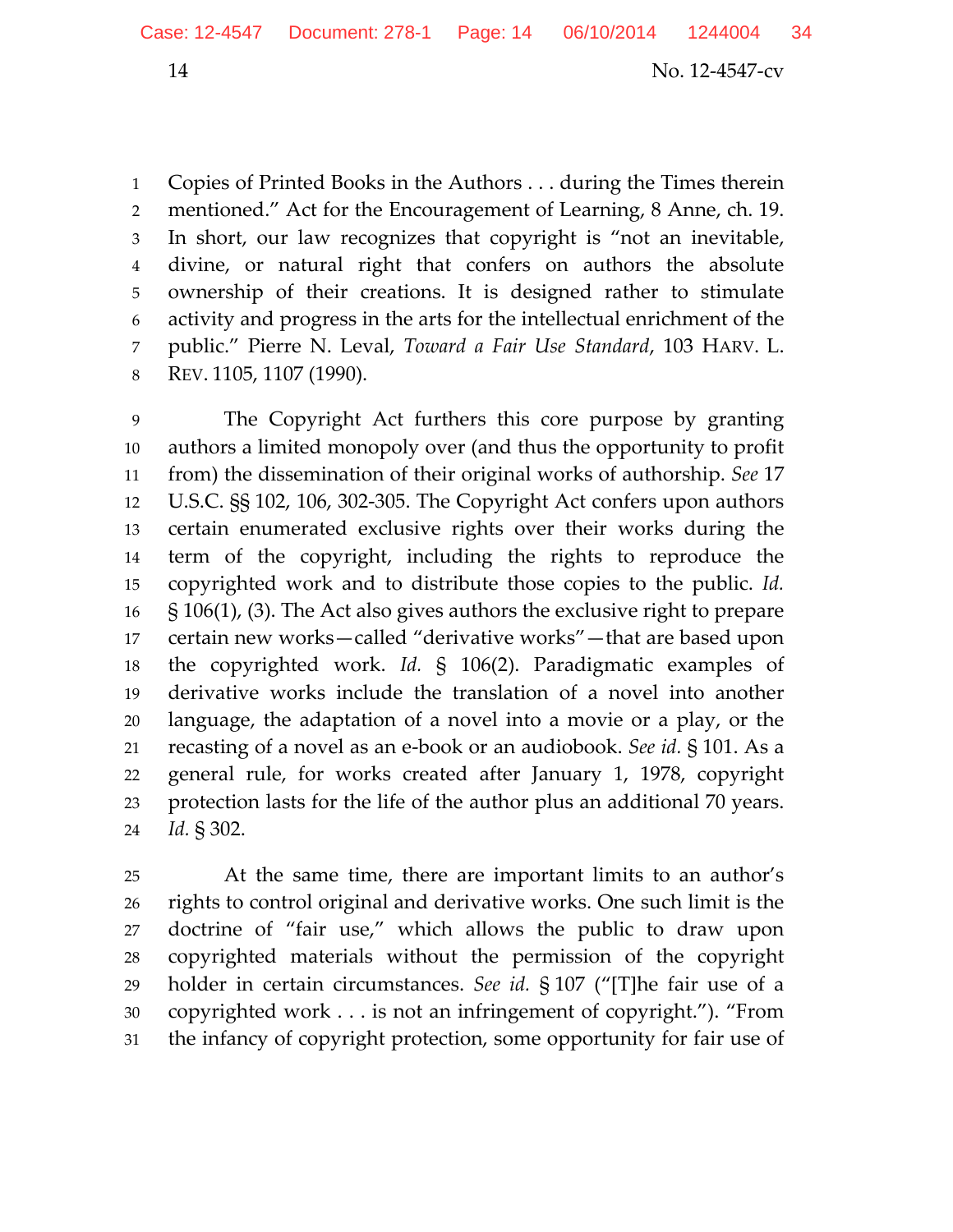copyrighted materials has been thought necessary to fulfill copyright's very purpose, '[t]o promote the Progress of Science and useful Arts . . . .'" *Campbell*, 510 U.S. at 574.

 Under the fair‐use doctrine, a book reviewer may, for example, quote from an original work in order to illustrate a point and substantiate criticisms, *see Folsom v. Marsh*, 9 F. Cas. 342, 344 (C.C.D. Mass. 1841) (No. 4901), and a biographer may quote from unpublished journals and letters for similar purposes, *see Wright v. Warner Books, Inc*., 953 F.2d 731 (2d Cir. 1991). An artist may employ copyrighted photographs in a new work that uses a fundamentally different artistic approach, aesthetic, and character from the original. *See Cariou v. Prince*, 714 F.3d 694, 706 (2d Cir. 2013). An internet search engine can display low‐resolution versions of copyrighted images in order to direct the user to the website where the original could be found. *See Perfect 10, Inc. v. Amazon.com, Inc.*, 508 F.3d 1146, 1165 (9th Cir. 2007); *Kelly v. Arriba Soft Corp.*, 336 F.3d 811, 818‐22 (9th Cir. 2002). A newspaper can publish a copyrighted photograph (taken for a modeling portfolio) in order to inform and entertain the newspaper's readership about a news story. *See Nunez v. Caribbean Intʹl News Corp.*, 235 F.3d 18, 25 (1st Cir. 2000). A viewer can create a recording of a broadcast television show in order to view it at a later time. *See Sony Corp. of Am. v. Universal City Studios, Inc.*, 464 U.S. 417, 447‐450 (1984). And a competitor may create copies of copyrighted software for the purpose of analyzing that software and discovering how it functions (a process called "reverse engineering"). *See Sony Comp. Entertainment, Inc. v. Connectix Corp.*, 203 F.3d 596, 599‐601 (9th Cir. 2000).

 The doctrine is generally subject to an important proviso: A fair use must not excessively damage the market for the original by providing the public with a substitute for that original work. Thus, a book review may fairly quote a copyrighted book "for the purposes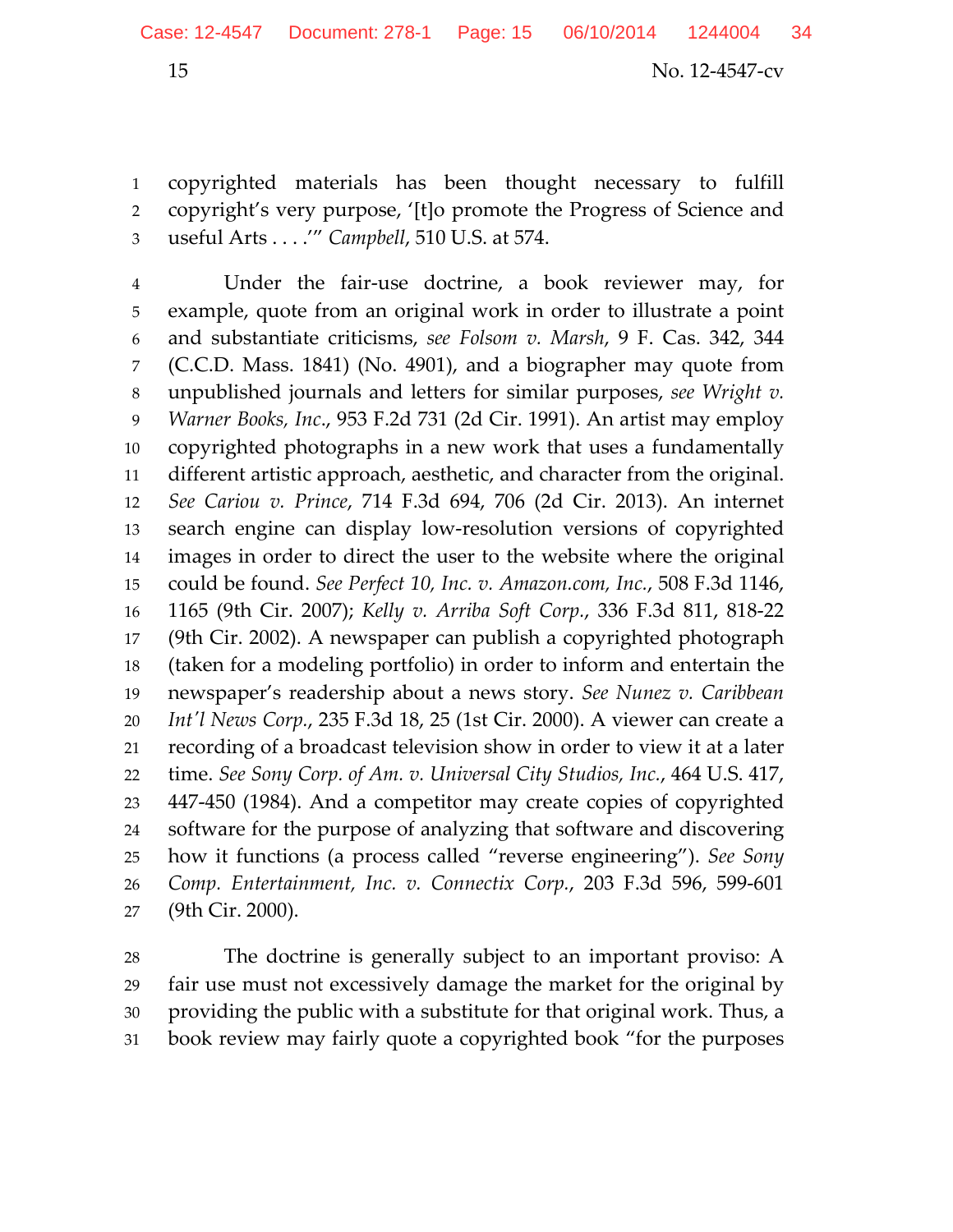of fair and reasonable criticism," *Folsom*, 9 F. Cas. at 344, but the review may not quote extensively from the "heart" of a forthcoming memoir in a manner that usurps the right of first publication and serves as a substitute for purchasing the memoir, *Harper & Row, Publishers, Inc. v. Nation Enters.*, 471 U.S. 539 (1985).

 In 1976, as part of a wholesale revision of the Copyright Act, Congress codified the judicially created fair‐use doctrine at 17 U.S.C. § 107. *See* Copyright Act of 1976, Pub. L. No. 94‐553, § 107, 90 Stat. 2541, 2546 (1976) (codified as amended at 17 U.S.C. § 107). Section 107 requires a court to consider four nonexclusive factors which are to be weighed together to assess whether a particular use is fair:

- (1) the purpose and character of the use, including whether such use is of a commercial nature or is for nonprofit educational purposes;
- (2) the nature of the copyrighted work;
- (3) the amount and substantiality of the portion used in relation to the copyrighted work as a whole; and
- (4) the effect of the use upon the potential market for or value of the copyrighted work.
- 17 U.S.C. § 107.

 An important focus of the first factor is whether the use is "transformative." A use is transformative if it does something more than repackage or republish the original copyrighted work. The inquiry is whether the work "adds something new, with a further purpose or different character, altering the first with new expression, meaning or message . . . ." *Campbell*, 510 U.S. at 579 (citing Leval, 103 HARV. L. REV. at 1111). "[T]he more transformative the new work, the less will be the significance of other factors . . .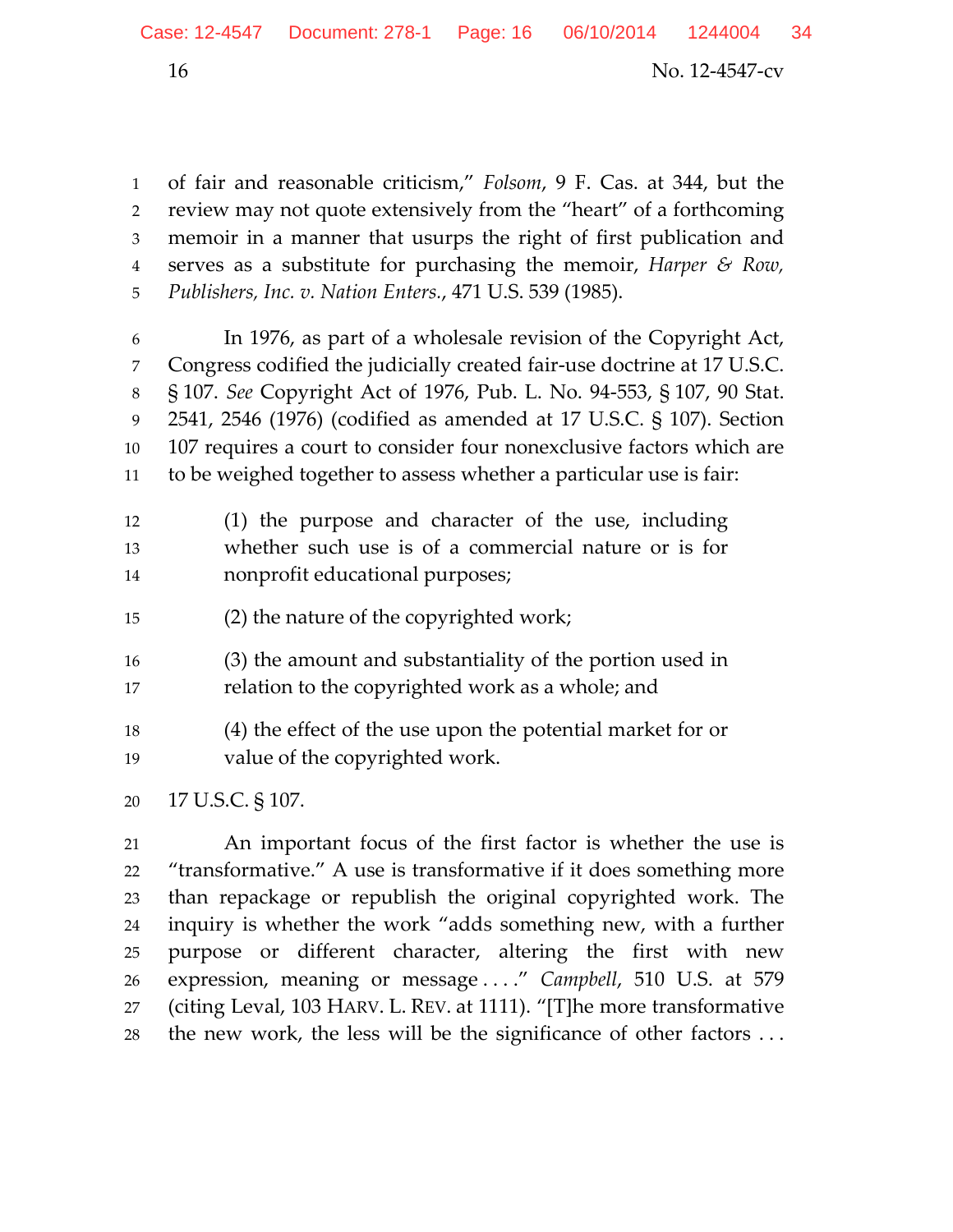that may weigh against a finding of fair use." *Id.* Contrary to what the district court implied, a use does not become transformative by making an "invaluable contribution to the progress of science and cultivation of the arts." *HathiTrust*, 902 F. Supp. 2d at 464. Added value or utility is not the test: a transformative work is one that serves a new and different function from the original work and is not a substitute for it.

 The second factor considers whether the copyrighted work is "of the creative or instructive type that the copyright laws value and seek to foster." Leval, 103 HARV. L. REV. at 1117; *see also Folsom*, 9 F. Cas. at 348 ("[W]e must often . . . look to the nature and objects of 12 the selections made . . . ."). For example, the law of fair use "recognizes a greater need to disseminate factual works than works of fiction or fantasy." *Harper & Row*, 471 U.S. at 563.

 The third factor asks whether the secondary use employs more of the copyrighted work than is necessary, and whether the copying was excessive in relation to any valid purposes asserted under the first factor. *Campbell*, 510 U.S. at 586‐87. In weighing this factor, we assess the quantity and value of the materials used and whether the amount copied is reasonable in relation to the purported justifications for the use under the first factor. Leval, 103 HARV. L. REV. at 1123.

 Finally, the fourth factor requires us to assess the impact of the use on the traditional market for the copyrighted work. This is the "single most important element of fair use." *Harper & Row*, 471 U.S. at 566. To defeat a claim of fair use, the copyright holder must point to market harm that results because the secondary use serves as a substitute for the original work. *See Campbell*, 510 U.S. at 591 ("cognizable market harm" is limited to "market substitution"); *see also NXIVM Corp. v. Ross Inst.*, 364 F.3d 471, 481‐82 (2d Cir. 2004).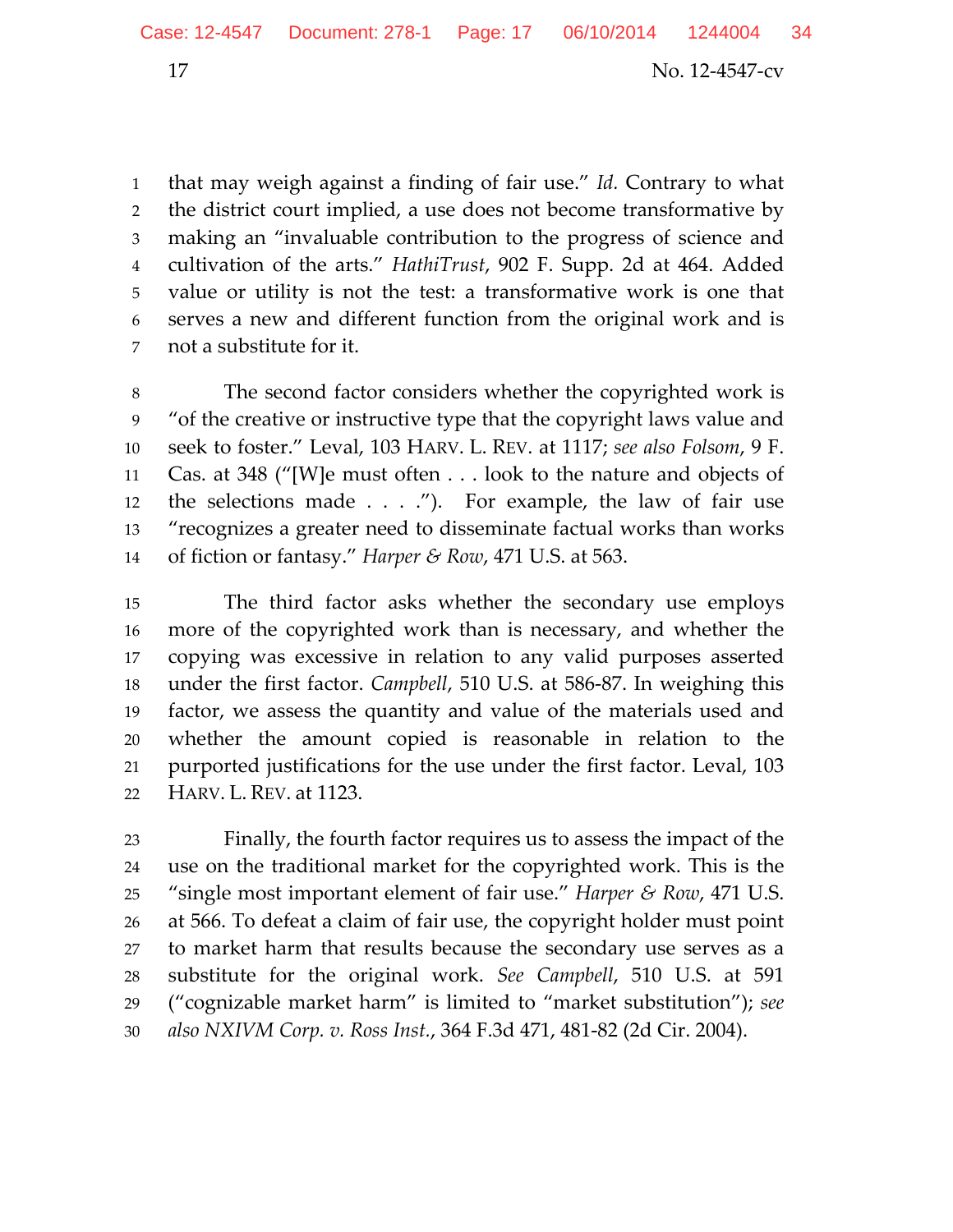$\mathbf{B}$ .

 As discussed above, the Libraries permit three uses of the digital copies deposited in the HDL. We now consider whether these uses are "fair" within the meaning of our copyright law.

# **1. Full‐Text Search**

 It is not disputed that, in order to perform a full‐text search of books, the Libraries must first create digital copies of the entire books. Importantly, as we have seen, the HDL does not allow users to view any portion of the books they are searching. Consequently, in providing this service, the HDL does not add into circulation any new, human‐readable copies of any books. Instead, the HDL simply permits users to "word search"—that is, to locate where specific words or phrases appear in the digitized books. Applying the relevant factors, we conclude that this use is a fair use.

**i.**

 Turning to the first factor, we conclude that the creation of a 17 full-text searchable database is a quintessentially transformative use. As the example on page 7, *supra*, demonstrates, the result of a word search is different in purpose, character, expression, meaning, and message from the page (and the book) from which it is drawn. Indeed, we can discern little or no resemblance between the original text and the results of the HDL full‐text search.

 There is no evidence that the Authors write with the purpose of enabling text searches of their books. Consequently, the full‐text search function does not "supersede[] the objects [or purposes] of the original creation," *Campbell*, 510 U.S. at 579 (internal quotation marks omitted). The HDL does not "merely repackage[] or republish[] the original[s]," Leval, 103 HARV. L. REV. at 1111, or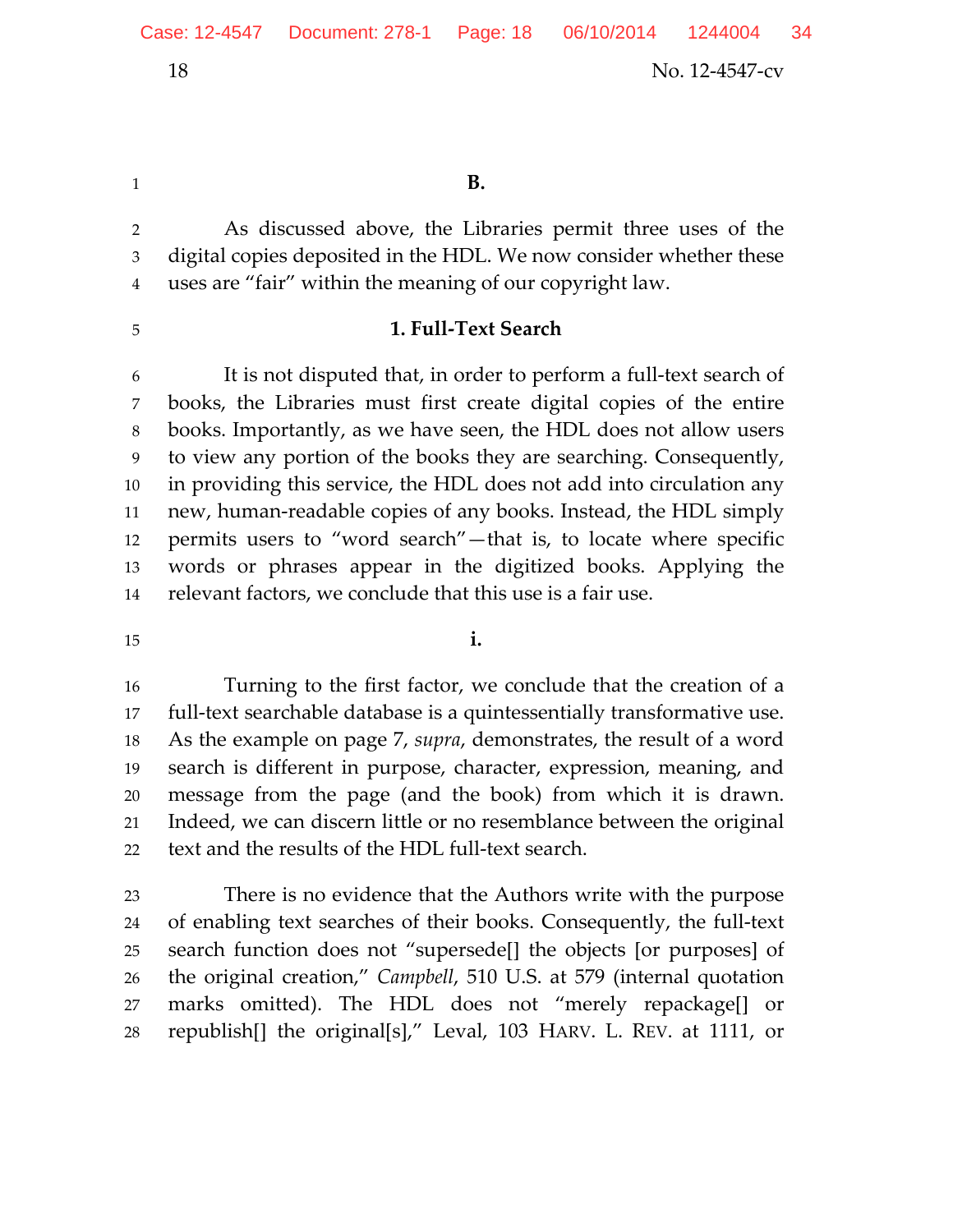merely recast "an original work into a new mode of presentation," *Castle Rock Entm't, Inc. v. Carol Publ'g Grp., Inc.*, 150 F.3d 132, 143 (2d Cir. 1998). Instead, by enabling full‐text search, the HDL adds to the original something new with a different purpose and a different character.

 Full‐text search adds a great deal more to the copyrighted works at issue than did the transformative uses we approved in several other cases. For example, in *Cariou v. Prince*, we found that certain photograph collages were transformative, even though the collages were cast in the same medium as the copyrighted photographs. 714 F.3d at 706. Similarly, in *Bill Graham Archives v. Dorling Kindersley Ltd.*, we held that it was a transformative use to include in a biography copyrighted concert photos, even though the photos were unaltered (except for being reduced in size). 448 F.3d 605, 609‐11 (2d Cir. 2006); *see also Blanch v. Koons*, 467 F.3d 244, 252‐ 53 (2d Cir. 2006) (transformative use of copyrighted photographs in collage painting); *Leibovitz v. Paramount Pictures Corp.*, 137 F.3d 109, 114 (2d Cir. 1998) (transformative use of copyrighted photograph in advertisement).

 Cases from other Circuits reinforce this conclusion. In *Perfect 10, Inc.*, the Ninth Circuit held that the use of copyrighted thumbnail images in internet search results was transformative because the thumbnail copies served a different function from the original copyrighted images. 508 F.3d at 1165; *accord Arriba Soft Corp.*, 336 F.3d at 819. And in *A.V. ex rel. Vanderhye v. iParadigms, LLC*, a company created electronic copies of unaltered student papers for use in connection with a computer program that detects plagiarism. Even though the electronic copies made no "substantive alteration to" the copyrighted student essays, the Fourth Circuit held that plagiarism detection constituted a transformative use of the copyrighted works. 562 F.3d 630, 639‐40.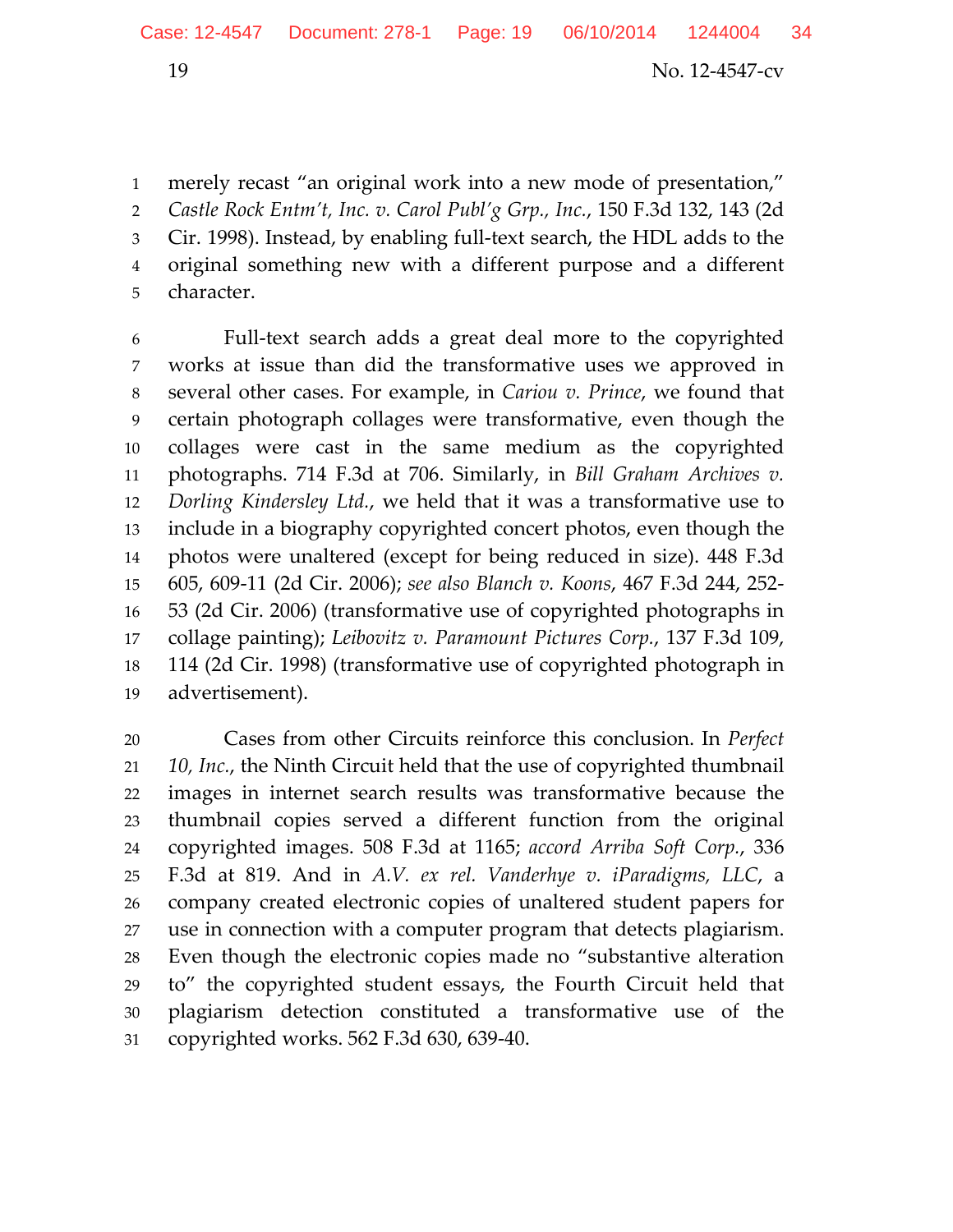**ii.**

 The second fair‐use factor—the nature of the copyrighted work—is not dispositive. The HDL permits the full‐text search of every type of work imaginable. Consequently, there is no dispute that the works at issue are of the type that the copyright laws value and seek to protect. However, "this factor 'may be of limited usefulness where,' as here, 'the creative work . . . is being used for a transformative purpose." *Cariou*, 714 F.3d at 710 (quoting *Bill Graham Archives*, 448 F.3d at 612). Accordingly, our fair‐use analysis hinges on the other three factors.

# **iii.**

 The third factor asks whether the copying used more of the copyrighted work than necessary and whether the copying was excessive. As we have noted, "[t]here are no absolute rules as to how much of a copyrighted work may be copied and still be considered a fair use." *Maxtone‐Graham v. Burtchaell,* 803 F.2d 1253, 1263 (2d Cir. 1986). "[T]he extent of permissible copying varies with the purpose and character of the use." *Campbell*, 510 U.S. at 586‐87. The crux of the inquiry is whether "no more was taken than necessary." *Id.* at 589. For some purposes, it may be necessary to copy the entire copyrighted work, in which case Factor Three does not weigh against a finding of fair use. *See Bill Graham Archives*, 448 F.3d at 613 (entire image copied); *Arriba Soft*, 336 F.3d at 821 ("If Arriba only copied part of the image, it would be more difficult to identify it, thereby reducing the usefulness of the visual search engine.").

26 In order to enable the full-text search function, the Libraries, as we have seen, created digital copies of all the books in their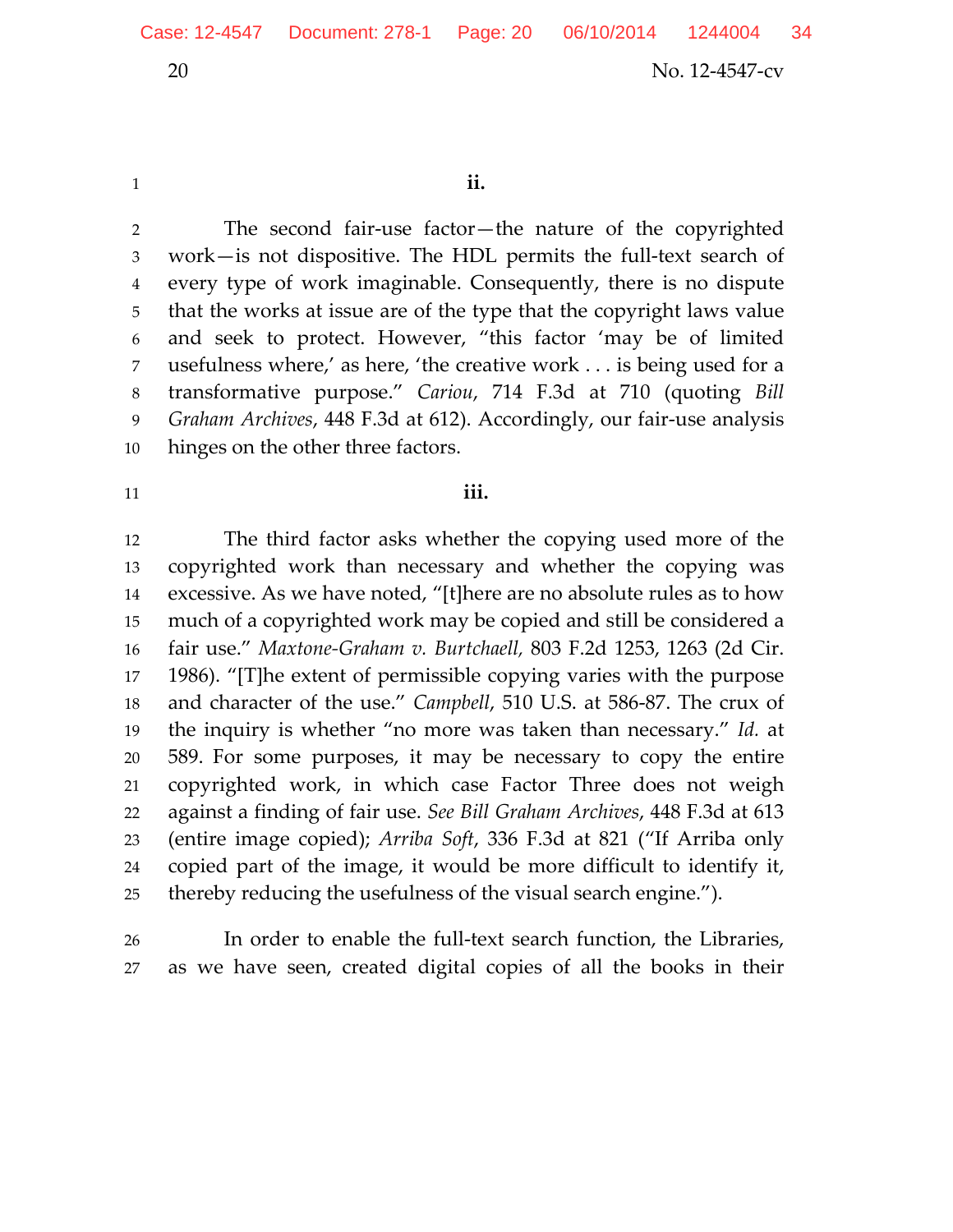1 collections.<sup>5</sup> Because it was reasonably necessary for the HDL to make use of the entirety of the works in order to enable the full‐text search function, we do not believe the copying was excessive.

 The Authors also contend that the copying is excessive because the HDL creates and maintains copies of the works at four different locations Appellants' Br. 27‐28. But the record demonstrates that these copies are also reasonably necessary in order to facilitate the HDL's legitimate uses. In particular, the HDL's services are offered to patrons through two servers, one at the University of Michigan (the primary server) and an identical one at the University of Indiana (the "mirror" server). Both servers contain copies of the digital works at issue. According to the HDL executive director, the "existence of a[n] [identical] mirror site allows for balancing the load of user web traffic to avoid overburdening a single site, and each site acts as a back‐up of the HDL collection in the event that one site were to cease operation (for example, due to failure caused by a disaster, or even as a result of routine 18 maintenance)." J.A. 682-83 ¶ 88-89 (Wilkin Decl.). To further guard against the risk of data loss, the HDL stores copies of the works on two encrypted backup tapes, which are disconnected from the internet and are placed in separate secure locations on the University of Michigan campus. *Id.* at 683 ¶ 90. The HDL creates these backup tapes so that the data could be restored in "the event of a disaster causing large‐scale data loss" to the primary and mirror servers. *Id.*

<sup>&</sup>lt;sup>5</sup> The HDL also creates digital copies of the images of each page of the books. As the Libraries acknowledge, the HDL does not need to retain these copies to enable the fulltext search use. We discuss the fair‐use justification for these copies in the context of the disability‐access use, *see infra* pp. 29‐30.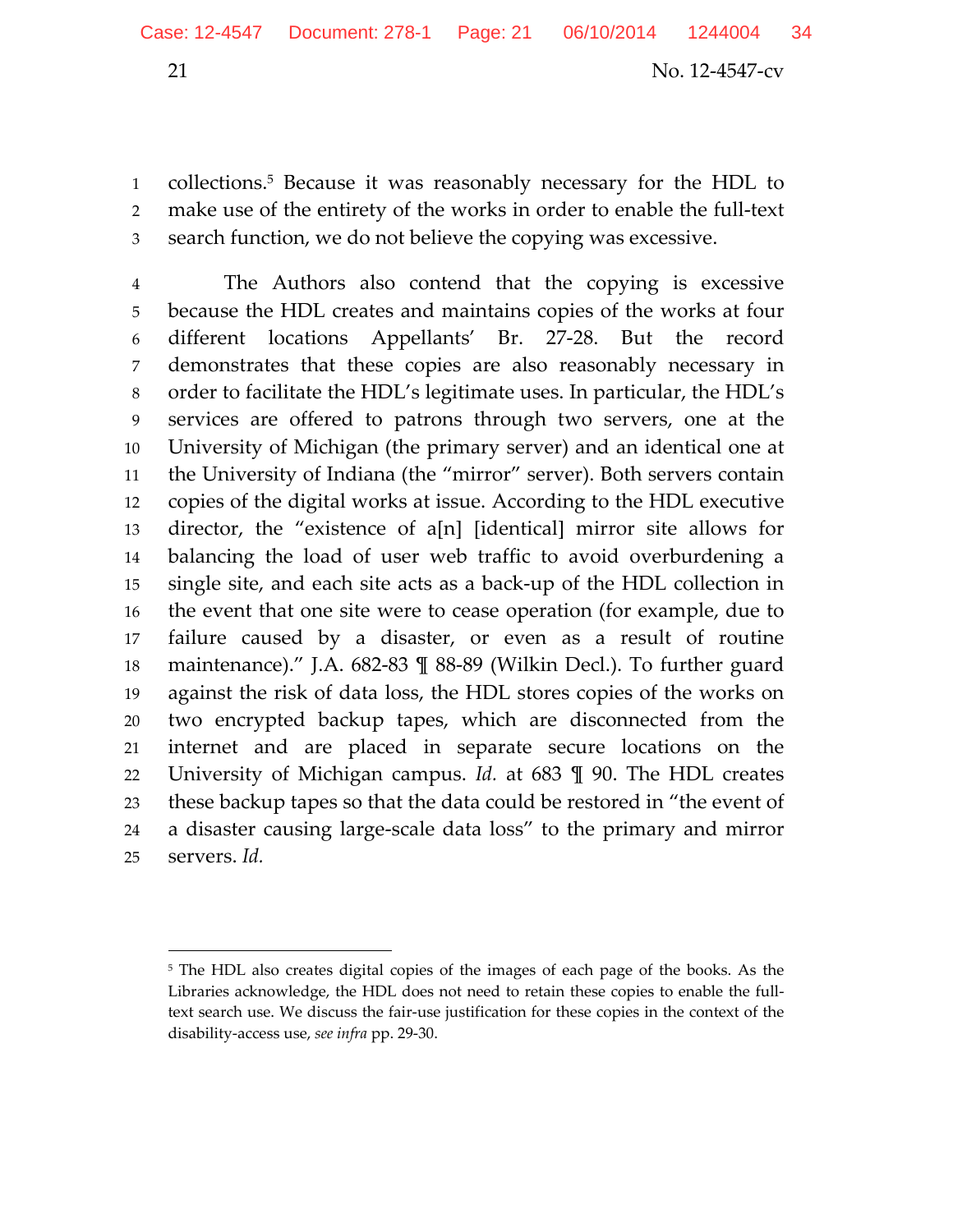We have no reason to think that these copies are excessive or unreasonable in relation to the purposes identified by the Libraries and permitted by the law of copyright. In sum, even viewing the evidence in the light most favorable to the Authors, the record demonstrates that these copies are reasonably necessary to facilitate the services HDL provides to the public and to mitigate the risk of disaster or data loss. Accordingly, we conclude that this factor favors the Libraries.

# **iv.**

 The fourth factor requires us to consider "the effect of the use upon the potential market for or value of the copyrighted work," 17 U.S.C. § 107(4), and, in particular, whether the secondary use "usurps the market of the original work," *NXIVM Corp.*, 364 F.3d at 482.

 The Libraries contend that the full‐text‐search use poses no harm to any existing or potential traditional market and point to the fact that, in discovery, the Authors admitted that they were unable to identify "any specific, quantifiable past harm, or any documents relating to any such past harm," resulting from any of the Libraries' uses of their works (including full‐text search). Defs.‐Appellees' Br. 38 (citing Pls.' Resps. to Interrogs.). The district court agreed with this contention, as do we.

 At the outset, it is important to recall that the Factor Four analysis is concerned with only one type of economic injury to a copyright holder: the harm that results because the secondary use serves as a substitute for the original work. *See Campbell*, 510 U.S. at 591 ("cognizable market harm" is limited to "market substitution")*.* In other words, under Factor Four, any economic "harm" caused by transformative uses does not count because such uses, by definition,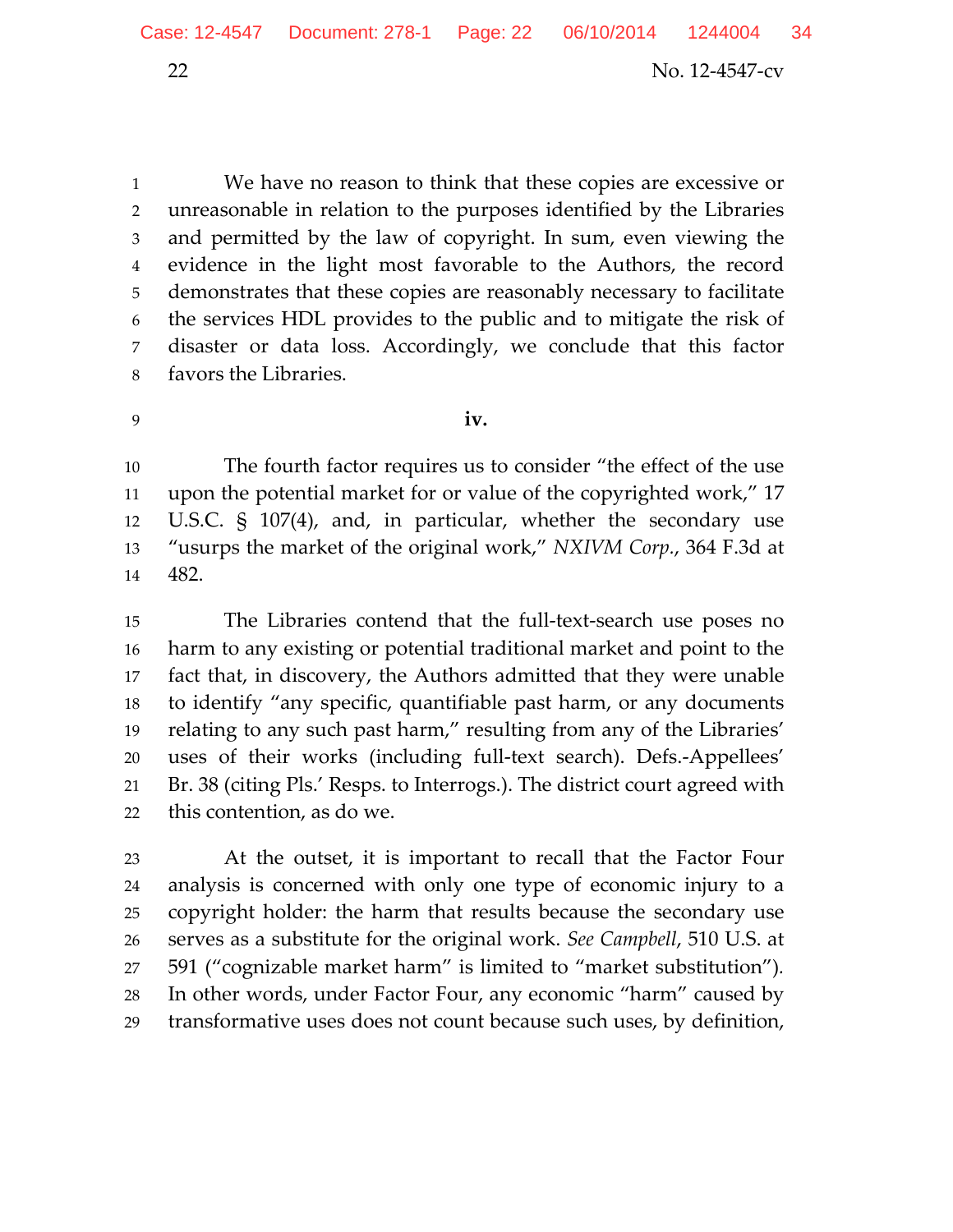do not serve as substitutes for the original work. *See Bill Graham Archives*, 448 F.3d at 614.

 To illustrate why this is so, consider how copyright law treats book reviews. Book reviews often contain quotations of copyrighted material to illustrate the reviewer's points and substantiate his criticisms; this is a paradigmatic fair use. And a negative book review can cause a degree of economic injury to the author by dissuading readers from purchasing copies of her book, even when the review does not serve as a substitute for the original. But, obviously, in that case, the author has no cause for complaint under Factor Four: The only market harms that count are the ones that are caused because the secondary use serves as a substitute for the original, not when the secondary use is transformative (as in quotations in a book review). *See Campbell*, 510 U.S. at 591‐92 ("[W]hen a lethal parody, like a scathing theater review, kills demand for the original, it does not produce a harm cognizable under the Copyright Act.").

18 The Authors assert two reasons why the full-text-search function harms their traditional markets. The first is a "lost sale" theory which posits that a market for licensing books for digital search could possibly develop in the future, and the HDL impairs the emergence of such a market because it allows patrons to search books without any need for a license. Thus, according to the Authors, every copy employed by the HDL in generating full‐text searches represents a lost opportunity to license the book for search. Appellants' Br. 43.

 This theory of market harm does not work under Factor Four, because the full‐text search function does not serve as a substitute for the books that are being searched. *See Campbell*, 510 U.S. at 591‐ 92; *Bill Graham Archives*, 448 F.3d at 614. Thus, it is irrelevant that the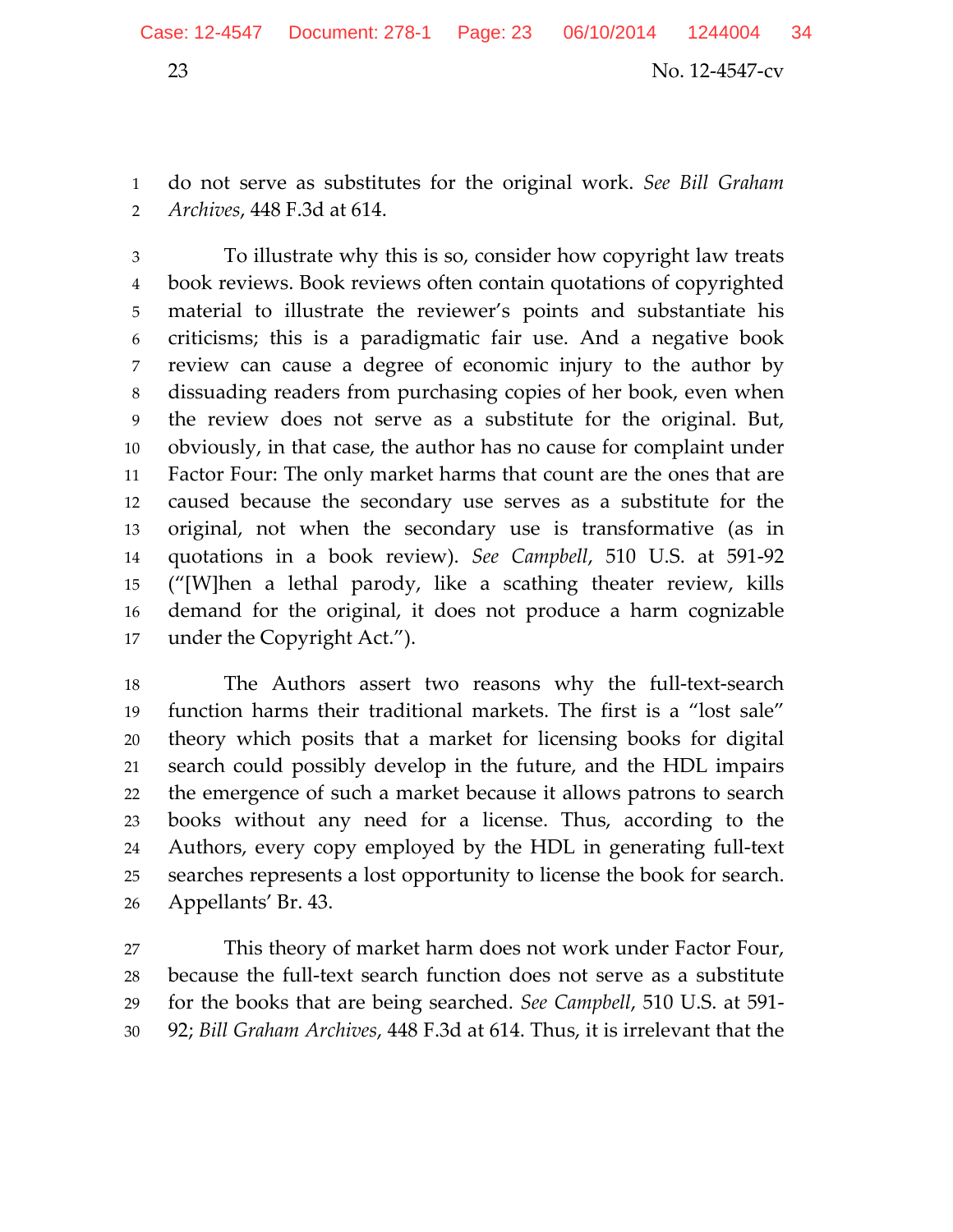Libraries might be willing to purchase licenses in order to engage in this transformative use (if the use were deemed unfair). Lost licensing revenue counts under Factor Four only when the use serves as a substitute for the original and the full‐text‐search use does not.

 Next, the Authors assert that the HDL creates the risk of a security breach which might impose irreparable damage on the Authors and their works. In particular, the Authors speculate that, if hackers were able to obtain unauthorized access to the books stored at the HDL, the full text of these tens of millions of books might be distributed worldwide without restriction, "decimat[ing]" the traditional market for those works. Appellants' Br. 40.

 The record before us documents the extensive security measures the Libraries have undertaken to safeguard against the risk of a data breach. Some of those measures were described by the HDL executive director as follows:

 First, [HDL] maintains . . . rigorous physical security controls. HDL servers, storage, and networking equipment at Michigan and Indiana University are mounted in locked racks, and only six individuals at Michigan and three at Indiana University have keys. The data centers housing HDL servers, storage, and networking equipment at each site location are monitored by video surveillance, and entry requires use of both a keycard and a biometric sensor.

 Second, network access to the HDL corpus is highly restricted, even for the staff of the data centers housing HDL equipment at Michigan and Indiana University. For example, two levels of network firewalls are in place at each site, and Indiana University data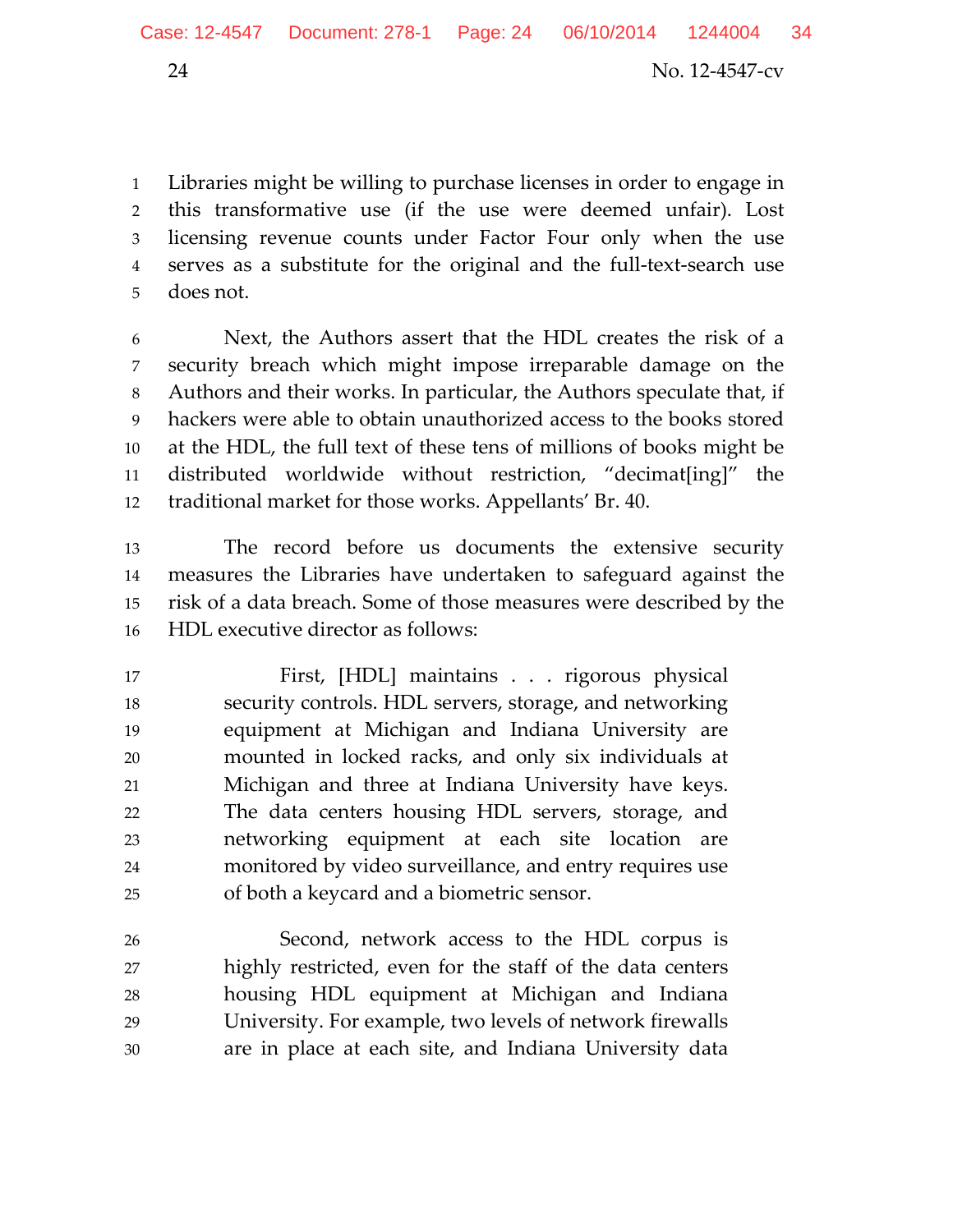center staff do not have network access to the HDL corpus, only access to the physical equipment. For the backup tapes, network access is limited to the administrators of the backup system, and these individuals are not provided the encryption key that would be required to access the encrypted files on the backup tapes.

 Web access to the HDL corpus is also highly restricted. Access by users of the HDL service is governed by primarily by [*sic*] the HDL rights database, which classifies each work by presumed copyright status, and also by a user's authentication to the system (e.g., as an individual certified to have a print disability by Michigan's Office of Services for Students with Disabilities).

. . .

 Even where we do permit a work to be read online, such as a work in the public domain, we make efforts to ensure that inappropriate levels of access do not take place. For example, a mass download prevention system called "choke" is used to measure the rate of activity (such as the rate a user is reading pages) by each individual user. If a user's rate of activity exceeds certain thresholds, the system assumes that the user is mechanized (e.g., a web robot) and blocks that user's access for a set period of time.

J.A. 683‐85 ¶¶ 94‐96, 98 (Wilkins Decl.).

 This showing of the security measures taken by the Libraries is essentially unrebutted. Consequently, we see no basis in the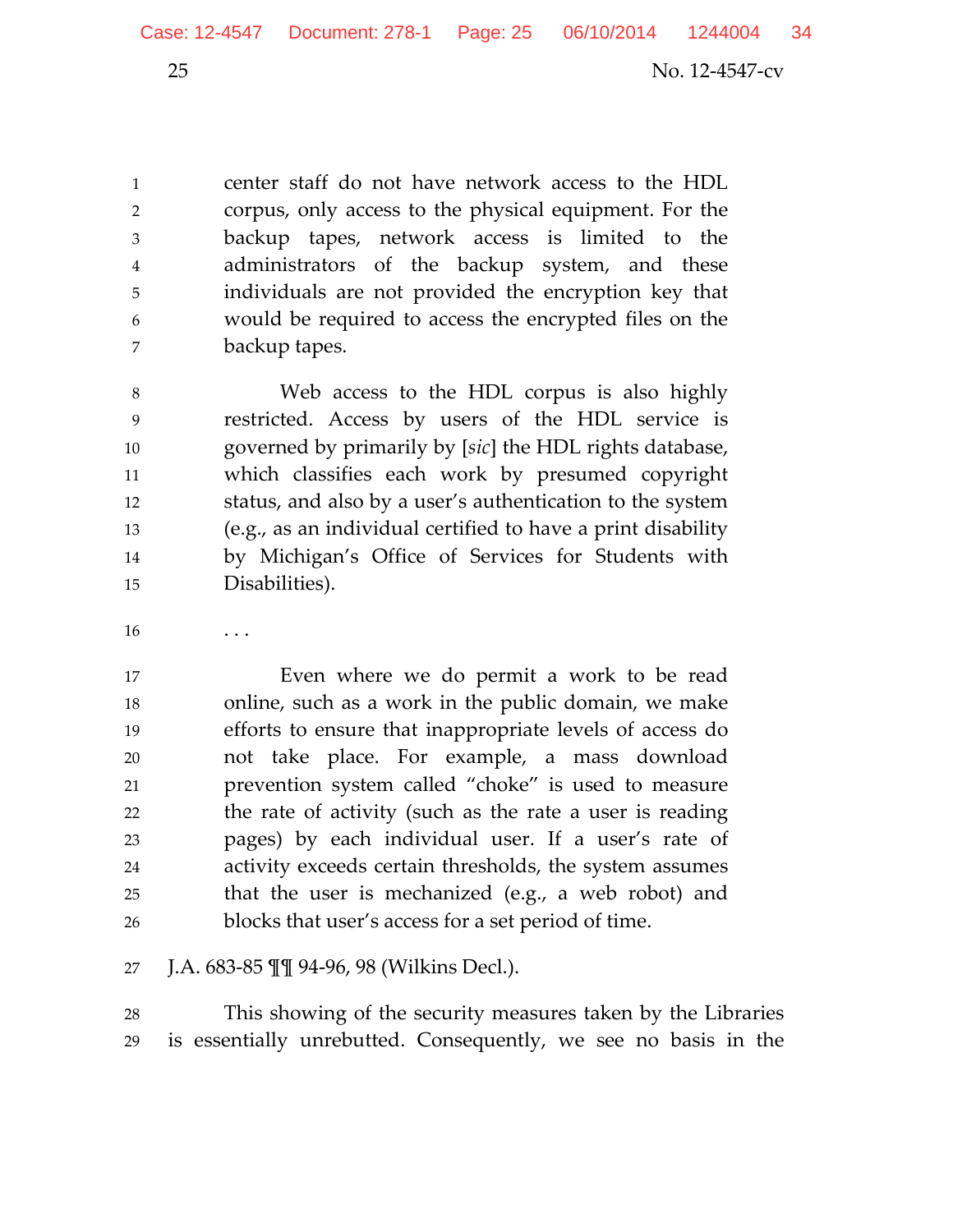record on which to conclude that a security breach is likely to occur, much less one that would result in the public release of the specific copyrighted works belonging to any of the plaintiffs in this case. *Cf. Clapper v. Amnesty Int'l USA*, ‐‐‐ U.S. ‐‐‐, ‐‐‐, 133 S. Ct. 1138, 1143, 1149 (2013) (risk of future harm must be "certainly impending," rather than merely "conjectural" or "hypothetical," to constitute a cognizable injury‐in‐fact); *Sony Corp.*, 464 U.S. at 453‐54 (concluding that time‐shifting using a Betamax is fair use because the copyright owners' "prediction that live television or movie audiences will decrease" was merely "speculative"). Factor Four thus favors a finding of fair use.

 Without foreclosing a future claim based on circumstances not now predictable, and based on a different record, we hold that the balance of relevant factors in this case favors the Libraries. In sum, we conclude that the doctrine of fair use allows the Libraries to digitize copyrighted works for the purpose of permitting full‐text searches.

**2. Access to the Print‐Disabled**

19 The HDL also provides print-disabled patrons with versions of all of the works contained in its digital archive in formats accessible to them. In order to obtain access to the works, a patron must submit documentation from a qualified expert verifying that the disability prevents him or her from reading printed materials, and the patron must be affiliated with an HDL member that has opted‐into the program. Currently, the University of Michigan is the only HDL member institution that has opted‐in. We conclude that this use is also protected by the doctrine of fair use.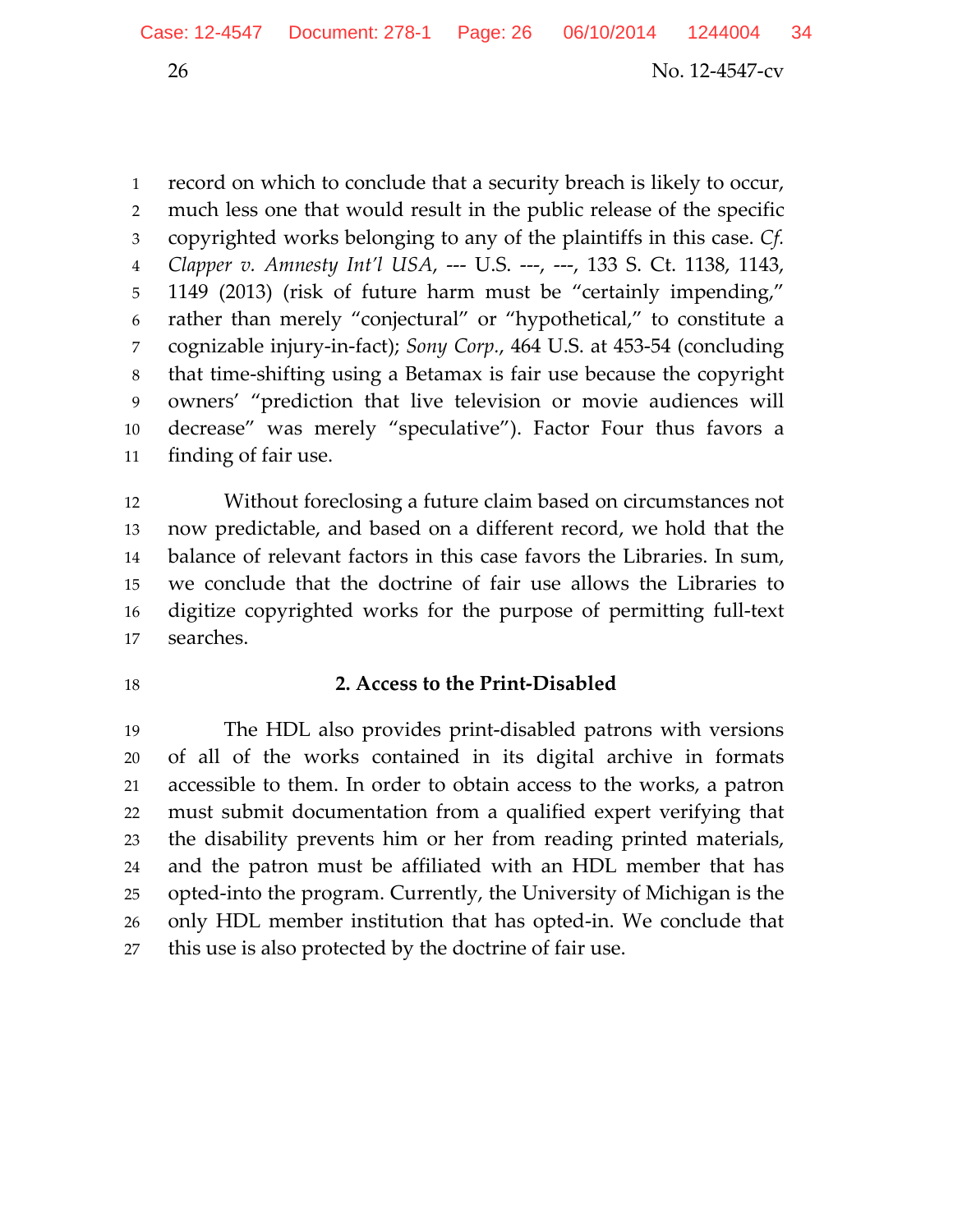**i.**

 In applying the Factor One analysis, the district court concluded that "[t]he use of digital copies to facilitate access for print‐disabled persons is [a] transformative" use. *HathiTrust*, 902 F. Supp. 2d at 461. This is a misapprehension; providing expanded access to the print disabled is not "transformative."

 As discussed above, a transformative use adds something new to the copyrighted work and does not merely supersede the purposes of the original creation. *See Campbell*, 510 U.S. at 579. The Authors state that they "write books to be read (or listened to)." Appellants' Br. 34‐35. By making copyrighted works available in formats accessible to the disabled, the HDL enables a larger audience to read those works, but the underlying purpose of the HDL's use is the same as the author's original purpose.

 Indeed, when the HDL recasts copyrighted works into new formats to be read by the disabled, it appears, at first glance, to be creating derivative works over which the author ordinarily maintains control. *See* 17 U.S.C. § 106(2). As previously noted, paradigmatic examples of derivative works include translations of the original into a different language, or adaptations of the original into different forms or media. *See id.* § 101 (defining "derivative work"). The Authors contend that by converting their works into a different, accessible format, the HDL is simply creating a derivative work.

 It is true that, oftentimes, the print‐disabled audience has no means of obtaining access to the copyrighted works included in the 27 HDL. But, similarly, the non-English-speaking audience cannot gain access to untranslated books written in English and an unauthorized translation is not transformative simply because it enables a new audience to read a work.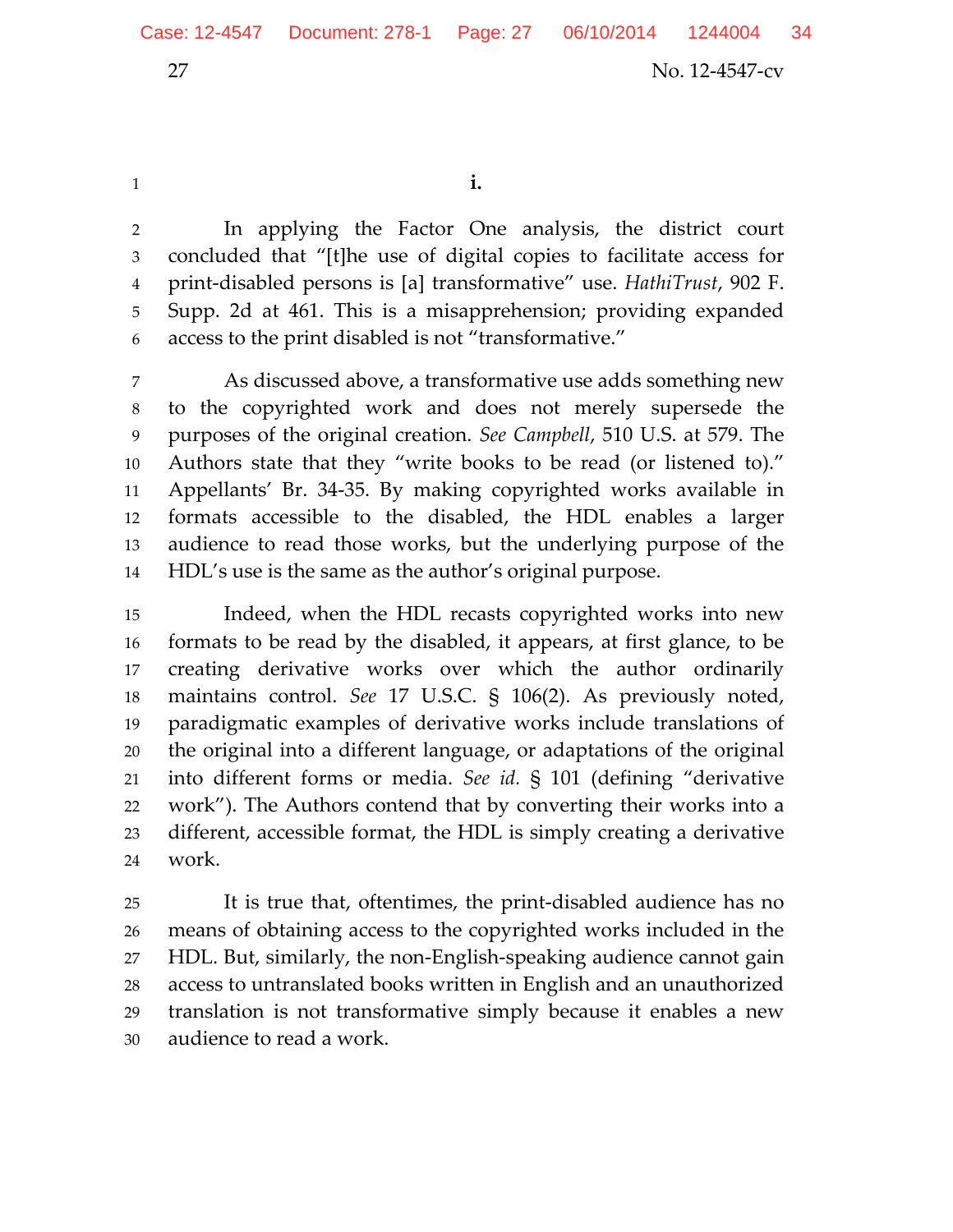This observation does not end the analysis. "While a transformative use generally is more likely to qualify as fair use, 'transformative use is not absolutely necessary for a finding of fair use.'" *Swatch Grp. Mgmt. Servs. Ltd. v. Bloomberg L.P.*, ‐‐‐ F.3d ‐‐‐, ‐‐‐, 2014 WL 2219162, at \*7 (2d Cir. 2014) (quoting *Campbell*, 510 U.S. at 579). We conclude that providing access to the print‐disabled is still a valid purpose under Factor One even though it is not transformative. We reach that conclusion for several reasons.

 First, the Supreme Court has already said so. As Justice Stevens wrote for the Court: "Making a copy of a copyrighted work for the convenience of a blind person is expressly identified by the House Committee Report as an example of fair use, with no suggestion that anything more than a purpose to entertain or to inform need motivate the copying." *Sony Corp. of Am.*, 464 U.S. at 455 n.40.

 Our conclusion is reinforced by the legislative history on which he relied. The House Committee Report that accompanied codification of the fair use doctrine in the Copyright Act of 1976 expressly stated that making copies accessible "for the use of blind persons" posed a "special instance illustrating the application of the fair use doctrine . . . ." H.R. REP. NO. 94‐1476, at 73 (1976), *reprinted in* 1976 U.S.C.C.A.N. 5659, 5686. The Committee noted that "special 23 [blind-accessible formats] . . . are not usually made by the publishers for commercial distribution." *Id.* In light of its understanding of the market (or lack thereof) for books accessible to the blind, the Committee explained that "the making of a single copy or phonorecord by an individual as a free service for a blind persons [*sic*] would properly be considered a fair use under section 107." *Id.* We believe this guidance supports a finding of fair use in the unique circumstances presented by print‐disabled readers.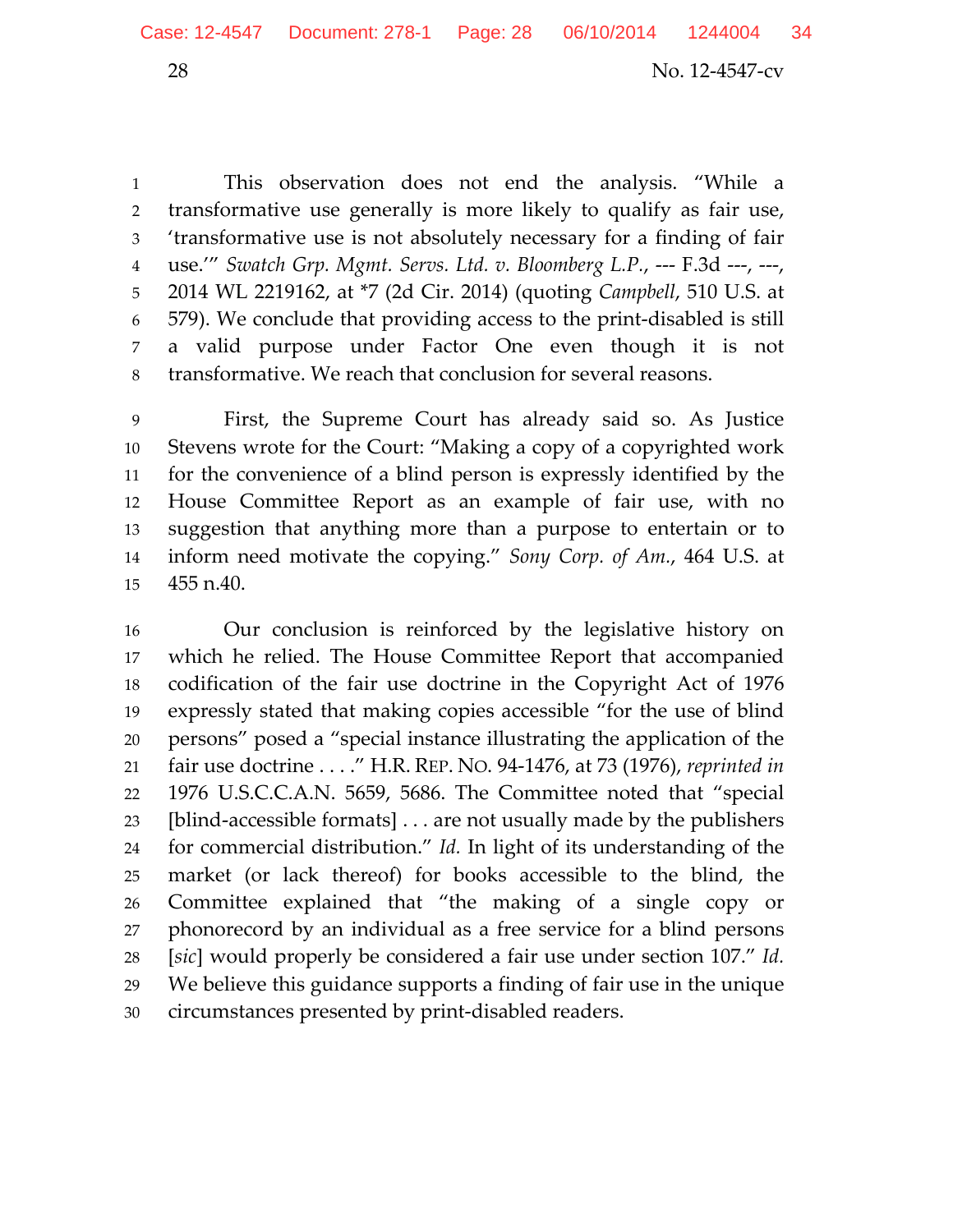Since the passage of the 1976 Copyright Act, Congress has reaffirmed its commitment to ameliorating the hardships faced by the blind and the print disabled. In the Americans with Disabilities Act, Congress declared that our "Nation's proper goals regarding individuals with disabilities are to assure equality of opportunity, full participation, independent living, and economic self‐sufficiency for such individuals." 42 U.S.C. § 12101(7). Similarly, the Chafee Amendment illustrates Congress's intent that copyright law make appropriate accommodations for the blind and print disabled. *See* 17 U.S.C. § 121.

**ii.**

 Through the HDL, the disabled can obtain access to copyrighted works of all kinds, and there is no dispute that those works are of the sort that merit protection under the Copyright Act. As a result, Factor Two weighs against fair use. This does not preclude a finding of fair use, however, given our analysis of the other factors. *Cf. Davis v. Gap, Inc.*, 246 F.3d 152, 175 (2d Cir. 2001) ("The second statutory factor, the nature of the copyrighted work . . . , is rarely found to be determinative.").

# **iii.**

 Regarding Factor Three, as previously noted, the HDL retains copies as digital image files and as text‐only files, which are then stored in four separate locations. The Authors contend that this amount of copying is excessive because the Libraries have not demonstrated their need to retain the digital *image* files in addition to the text files.

 We are unconvinced. The text files are required for text searching and to create text–to‐speech capabilities for the blind and disabled. But the image files will provide an additional and often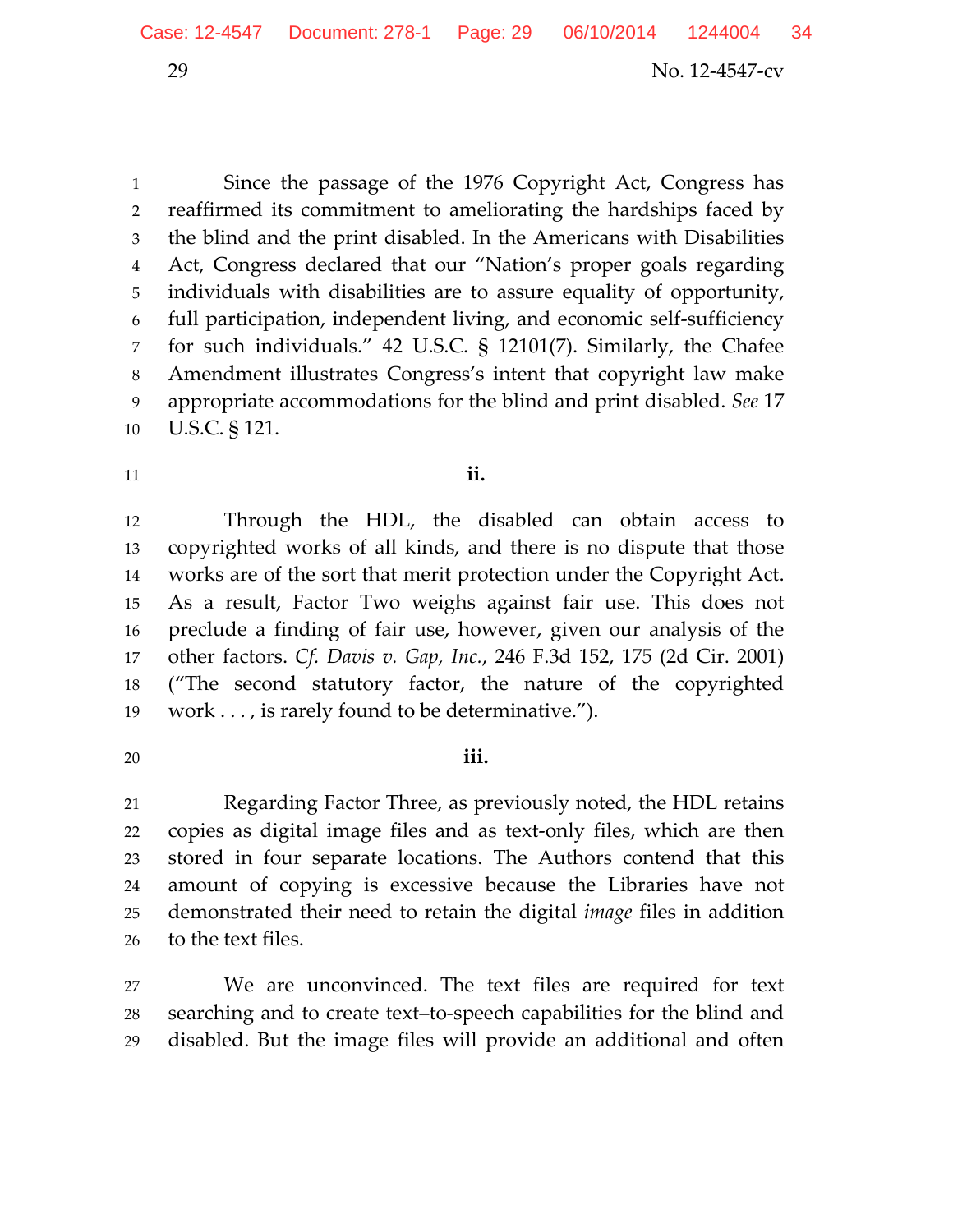more useful method by which many disabled patrons, especially students and scholars, can obtain access to these works. These image files contain information, such as pictures, charts, diagrams, and the layout of the text on the printed page that cannot be converted to 5 text or speech. None of this is captured by the HDL's text-only copies. Many legally blind patrons are capable of viewing these images if they are sufficiently magnified or if the color contrasts are increased. And other disabled patrons, whose physical impairments prevent them from turning pages or from holding books, may also be able to use assistive devices to view all of the content contained in the image files for a book. For those individuals, gaining access to the HDL's image files—in addition to the text‐only files—is necessary to perceive the books fully. Consequently, it is reasonable 14 for the Libraries to retain both the text and image copies.<sup>6</sup>

#### $\mathbf{i}\mathbf{v}$ .  $\mathbf{i}\mathbf{v}$ .

 The fourth factor also weighs in favor of a finding of fair use. It is undisputed that the present‐day market for books accessible to the handicapped is so insignificant that "it is common practice in the publishing industry for authors to forgo royalties that are generated through the sale of books manufactured in specialized formats for the blind . . . ." Appellants' Br. 34. "[T]he number of accessible books currently available to the blind for borrowing is a mere few hundred thousand titles, a minute percentage of the world's books. In contrast, the HDL contains more than ten million accessible volumes." J.A. 173 ¶ 10 (Maurer Decl.). When considering the 1976 Act, Congress was well aware of this problem. The House

 The Authors also complain that the HDL creates and maintains four separate copies of the copyrighted works at issue. Appellants' Br. 27‐28. For reasons discussed in the full‐ text search section, this does not preclude a finding of fair use. *See supra* pp. 20‐22.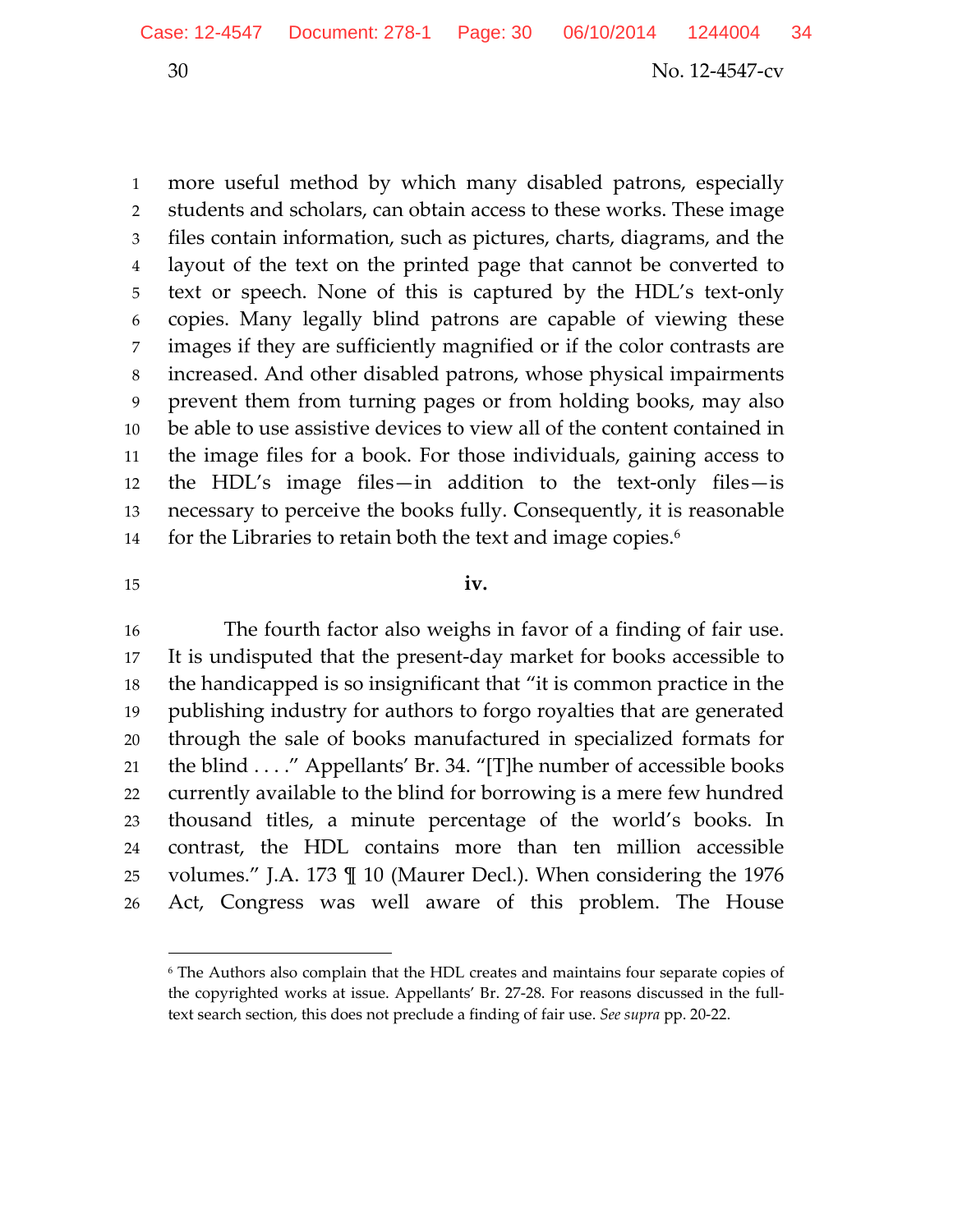Committee Report observed that publishers did not "usually ma[ke]" their books available in specialized formats for the blind. H.R. REP. NO. 94‐1476, at 73, 1976 U.S.C.C.A.N. at 5686. That observation remains true today.

 Weighing the factors together, we conclude that the doctrine of fair use allows the Libraries to provide full digital access to 7 copyrighted works to their print-disabled patrons.<sup>7</sup>

## **3. Preservation**

 By storing digital copies of the books, the HDL preserves them for generations to come, and ensures that they will still exist when their copyright terms lapse. Under certain circumstances, the HDL also proposes to make one additional use of the digitized works while they remain under copyright: The HDL will permit member libraries to create a replacement copy of a book, to be read and consumed by patrons, if (1) the member already owned an original copy, (2) the member's original copy is lost, destroyed, or stolen, and (3) a replacement copy is unobtainable at a fair price. The Authors claim that this use infringes their copyrights.

 Even though the parties assume that this issue is appropriate for our determination, we are not convinced that this is so. The record before the district court does not reflect whether the plaintiffs own copyrights in any works that would be effectively irreplaceable at a fair price by the Libraries and, thus, would be potentially subject to being copied by the Libraries in case of the loss or destruction of an original. The Authors are not entitled to make this argument on behalf of others, because § 501 of "the Copyright Act does not permit copyright holders to choose third parties to bring suits on

 In light of our holding, we need not consider whether the disability‐access use is protected under the Chafee Amendment, 17 U.S.C. § 121.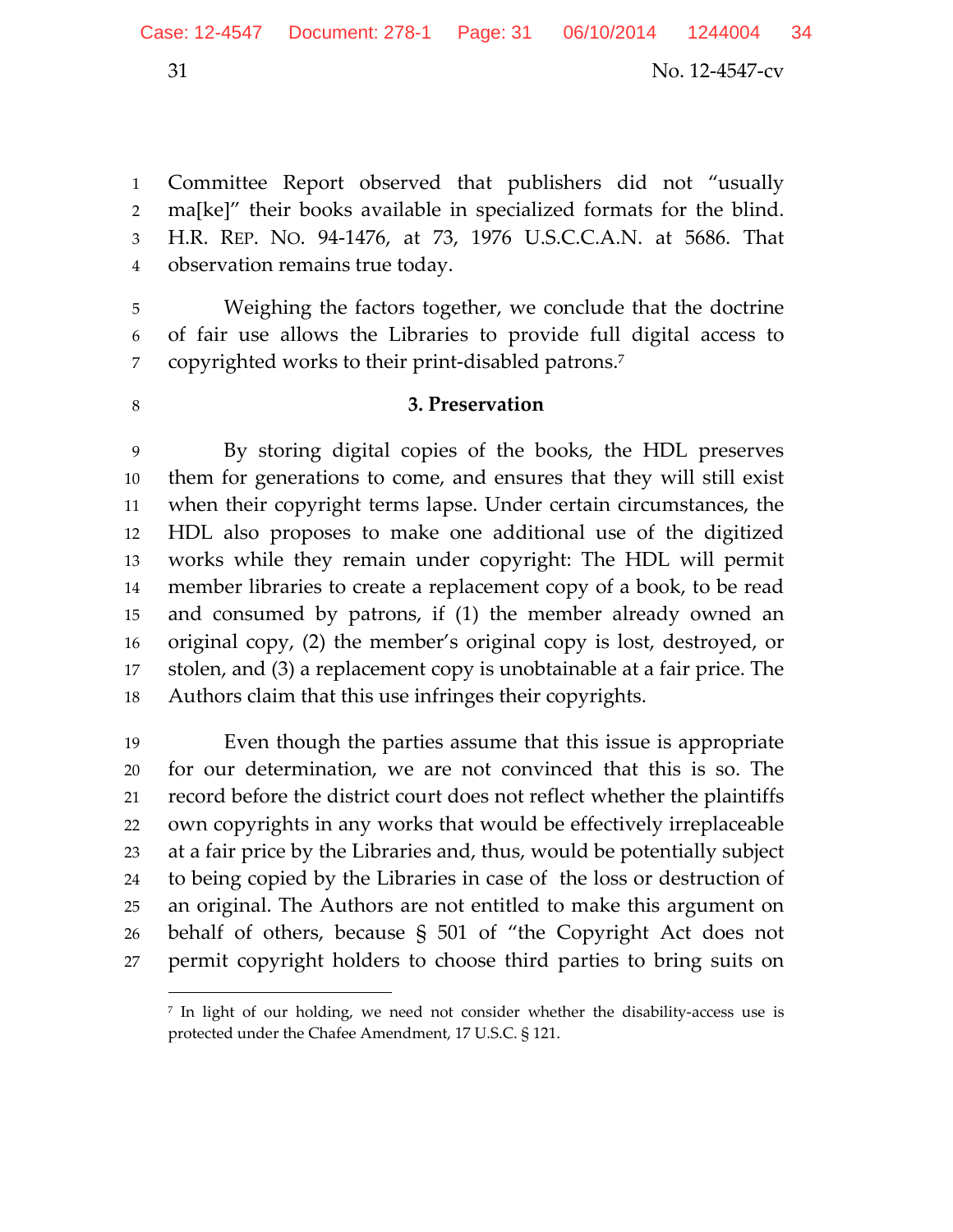Case: 12-4547 Document: 278-1 Page: 32 06/10/2014 1244004 34

32 No. 12-4547-cv

 their behalf." *ABKCO Music*, 944 F.2d at 980; *see also* our discussion of standing, *supra* pp. 12‐13.

 Because the record before us does not reflect the existence of a non‐speculative risk that the HDL might create replacement copies of the *plaintiffs'* copyrighted work, we do not believe plaintiffs have standing to bring this claim, and this concern does not present a live controversy for adjudication. *See Clapper*, ‐‐‐ U.S. at ‐‐‐, 133 S. Ct. at 1147; *Jennifer Matthew Nursing & Rehab. Ctr. v. U.S. Dep't of Health & Human Servs.*, 607 F.3d 951, 955 (2d Cir. 2010) (noting that we have an "independent obligation" to evaluate subject matter jurisdiction, including whether there is "a live controversy"). Accordingly, we vacate the district court's judgment insofar as it adjudicated this issue without first considering whether plaintiffs have standing to challenge the preservation use of the HDL, and we remand for the district court to so determine.

# **II. Ripeness of Claims Relating to the Orphan Works Project**

 The district court also held that the infringement claims asserted in connection with the OWP were not ripe for adjudication because the project has been abandoned and the record contained no information about whether the program will be revived and, if so, what it would look like or whom it would affect. *HathiTrust*, 902 F. Supp. 2d at 455‐56. We agree.

 In considering whether a claim is ripe, we consider (1) "the fitness of the issues for judicial decision" and (2) "the hardship to the parties of withholding court consideration." *Murphy v. New Milford Zoning Comm'n*, 402 F.3d 342, 347 (2d Cir. 2005) (quoting *Abbott Labs. v. Gardner*, 387 U.S. 136, 149 (1967)).

 The fitness analysis is concerned with whether the issues sought to be adjudicated are contingent on unknowable future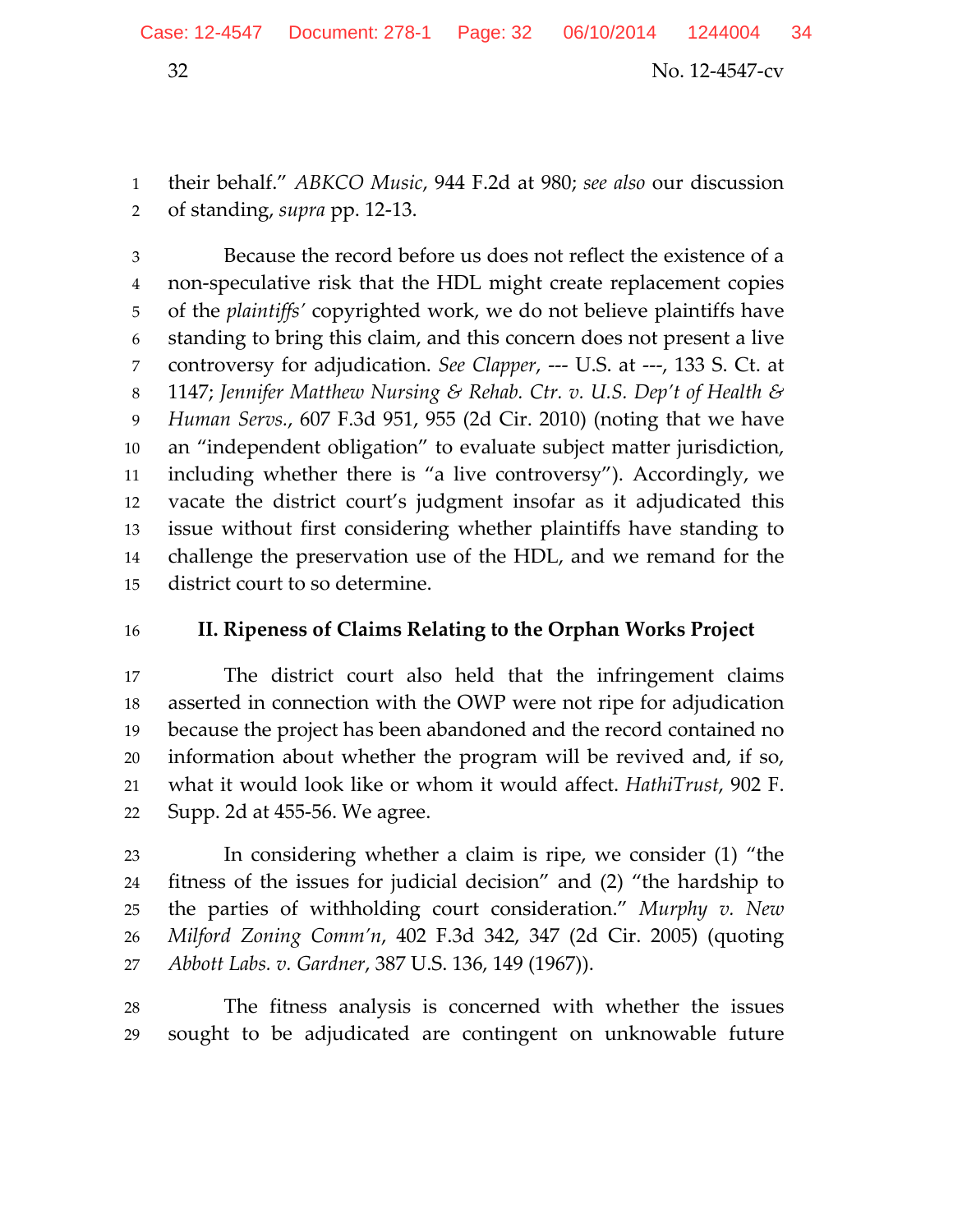events. *N.Y. Civil Liberties Union v. Grandeau*, 528 F. 3d 122, 132 (2d Cir. 2008). The Authors assert that their OWP claim is fit for judicial decision because it "will not change based upon the particular procedures that [the University of Michigan] ultimately employs to identify orphan works." Appellants' Br. 13. According to the Authors, the legality of the OWP does not depend upon the specific means the Libraries ultimately employ to identify orphan candidates or the time the Libraries wait before making works available. Rather, the Authors believe that any iteration of the OWP that results in the publication of complete copyrighted works is an infringement of copyright.

 We are not persuaded that these concerns create a ripe dispute. Even assuming, *arguendo*, that "[a]ny iteration of the OWP under which copyrighted works are made available for public view and download" would infringe *someone's* copyright, *id.*, it does not follow that the OWP will inevitably infringe the copyrights held by 17 the remaining plaintiffs in this case.<sup>8</sup> It is conceivable that, should the University of Michigan ever revive the OWP, the procedures it ultimately implements to identify orphan works would successfully identify and exclude works to which a plaintiff in this suit holds a copyright. Consequently, we cannot say that any of the plaintiffs face a "certainly impending" harm under our ripeness analysis, *Clapper*, ‐‐‐ U.S. at ‐‐‐, 133 S. Ct. at 1147; *see also Grandeau*, 528 F.3d at 130 n.8.

 Nor do we perceive any hardship if decision is withheld. *See Grandeau*, 528 F.3d at 134. The Authors argue that they would suffer hardship because "there is nothing to stop the Libraries from

<sup>&</sup>lt;sup>8</sup> We note that, in addition to our conclusion about ripeness, the same reasoning leads us to conclude that the remaining plaintiffs lack standing to bring this claim, *see* our discussion of standing, *supra* pp. 12‐13.